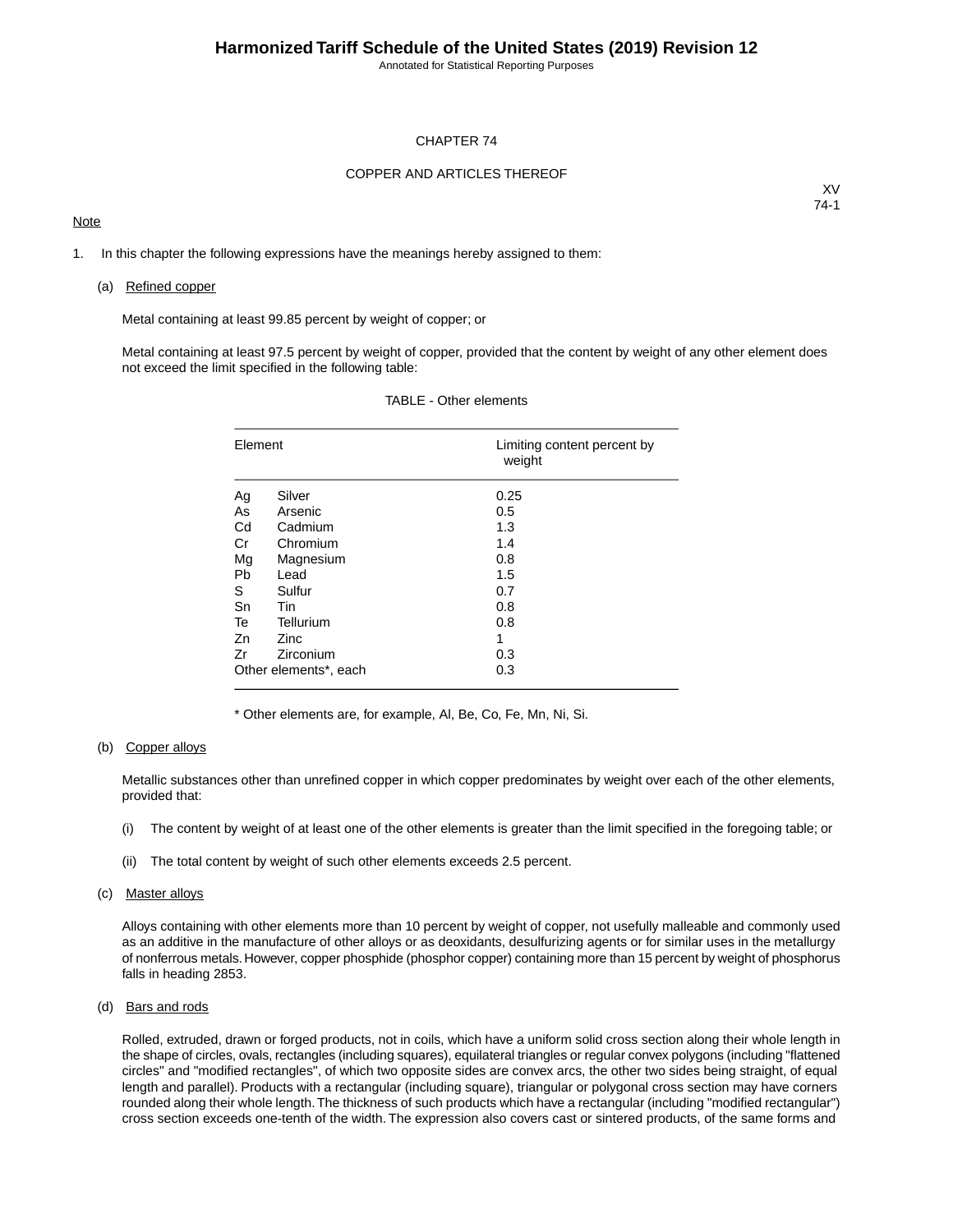Note (con.) XV 74-2

> dimensions, which have been subsequently worked after production (otherwise than by simple trimming or descaling), provided that they have not thereby assumed the character of articles or products of other headings.

> Wire bars and billets with their ends tapered or otherwise worked simply to facilitate their entry into machines for converting them into, for example, drawing stock (wire rod) or tubes, are, however, to be taken to be unwrought copper of heading 7403.

### (e) Profiles

Rolled, extruded, drawn, forged or formed products, coiled or not, of a uniform cross section along their whole length, which do not conform to any of the definitions of bars, rods, wire, plates, sheets, strip, foil, tubes or pipes. The expression also covers cast or sintered products, of the same forms, which have been subsequently worked after production (otherwise than by simple trimming or descaling), provided that they have not thereby assumed the character of articles or products of other headings.

### (f) Wire

Rolled, extruded or drawn products, in coils, which have a uniform solid cross section along their whole length in the shape of circles, ovals, rectangles (including squares), equilateral triangles or regular convex polygons (including "flattened circles" and "modified rectangles", of which two opposite sides are convex arcs, the other two sides being straight, of equal length and parallel). Products with a rectangular (including square), triangular or polygonal cross section may have corners rounded along their whole length. The thickness of such products which have a rectangular (including "modified rectangular") cross section exceeds one-tenth of the width.

### (g) Plates, sheets, strip and foil

Flat-surfaced products (other than the unwrought products of heading 7403), coiled or not, of solid rectangular (other than square) cross section with or without rounded corners (including "modified rectangles" of which two opposite sides are convex arcs, the other two sides being straight, of equal length and parallel) of a uniform thickness, which are:

- of rectangular (including square) shape with a thickness not exceeding one-tenth of the width,

- of a shape other than rectangular or square, of any size, provided that they do not assume the character of articles or products of other headings.

Headings 7409 and 7410 apply, inter alia, to plates, sheets, strip and foil with patterns (for example, grooves, ribs, checkers, tears, buttons, lozenges) and to such products which have been perforated, corrugated, polished or coated, provided that they do not thereby assume the character of articles or products of other headings.

### (h) Tubes and pipes

Hollow products, coiled or not, which have a uniform cross section with only one enclosed void along their whole length in the shape of circles, ovals, rectangles (including squares), equilateral triangles or regular convex polygons, and which have a uniform wall thickness. Products with a rectangular (including square), equilateral triangular or regular convex polygonal cross section, which may have corners rounded along their whole length, are also to be taken to be tubes and pipes provided the inner and outer cross sections are concentric and have the same form and orientation. Tubes and pipes of the foregoing cross sections may be polished, coated, bent, threaded, drilled, waisted, expanded, cone-shaped or fitted with flanges, collars or rings.

#### Subheading Note

- 1. In this chapter the following expressions have the meanings hereby assigned to them:
	- (a) Copper-zinc base alloys (brasses)

Alloys of copper and zinc, with or without other elements. When other elements are present:

- zinc predominates by weight over each of such other elements;
- any nickel content by weight is less than 5 percent (see copper-nickel-zinc alloys (nickel silvers)); and
- any tin content by weight is less than 3 percent (see copper-tin alloys (bronzes)).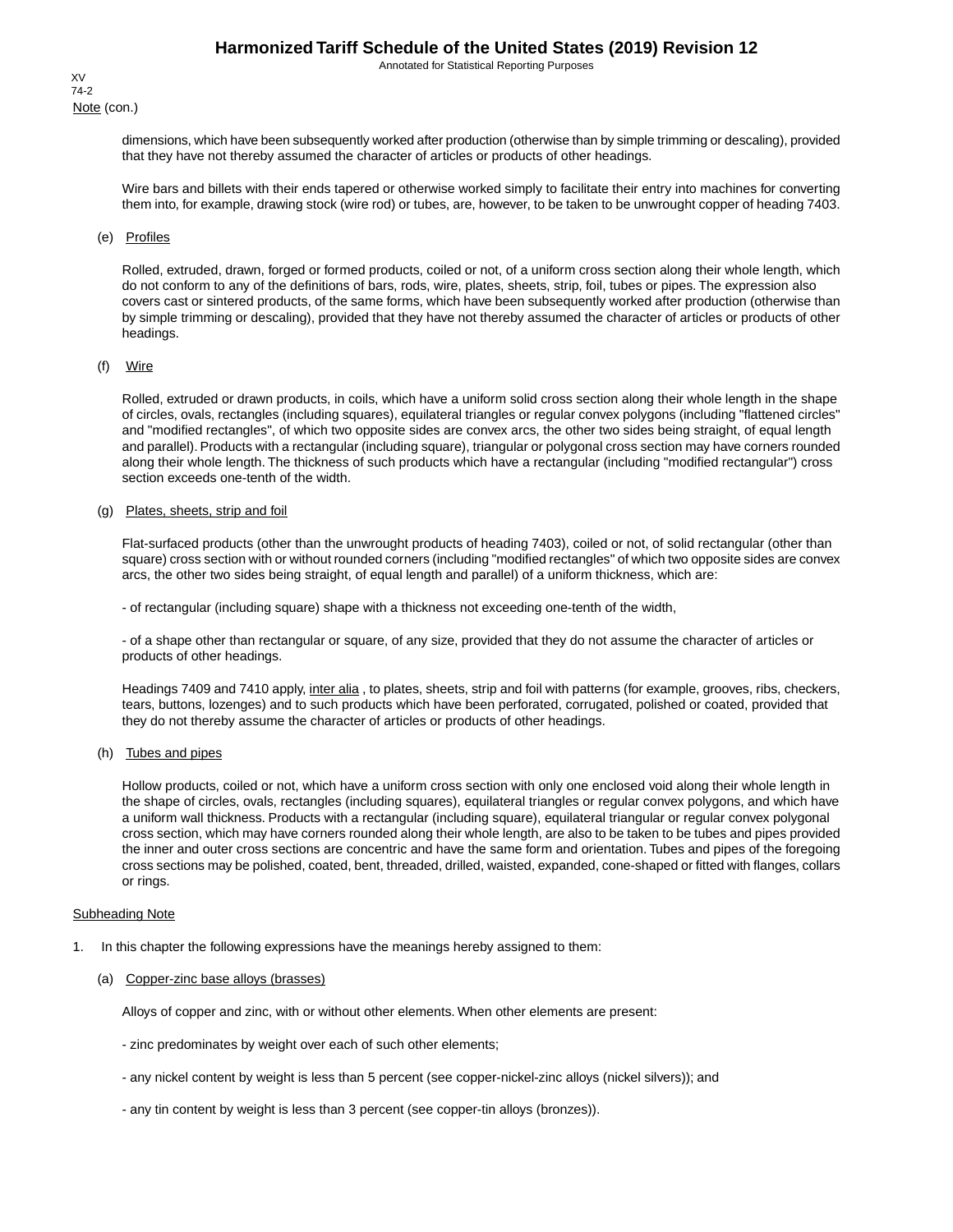Subheading Note (con.)

### (b) Copper-tin base alloys (bronzes)

Alloys of copper and tin, with or without other elements. When other elements are present, tin predominates by weight over each of such other elements, except that when the tin content is 3 percent or more the zinc content by weight may exceed that of tin but must be less than 10 percent.

### (c) Copper-nickel-zinc base alloys (nickel silvers)

Alloys of copper, nickel and zinc, with or without other elements. The nickel content is 5 percent or more by weight (see copper-zinc alloys (brasses)).

#### (d) Copper-nickel base alloys

Alloys of copper and nickel, with or without other elements but in any case containing by weight not more than 1 percent of zinc. When other elements are present, nickel predominates by weight over each of such other elements.

#### Additional U.S. Note

1. The deduction provided for in additional U.S. note 1 to chapter 26 shall apply to cement copper and copper precipitates of subheading 7401.20.

### **Statistical Note**

I. For the purposes of this chapter, the term "beryllium copper master alloy" refers to master alloys which contain by weight at least 3 percent but not more than 10 percent beryllium.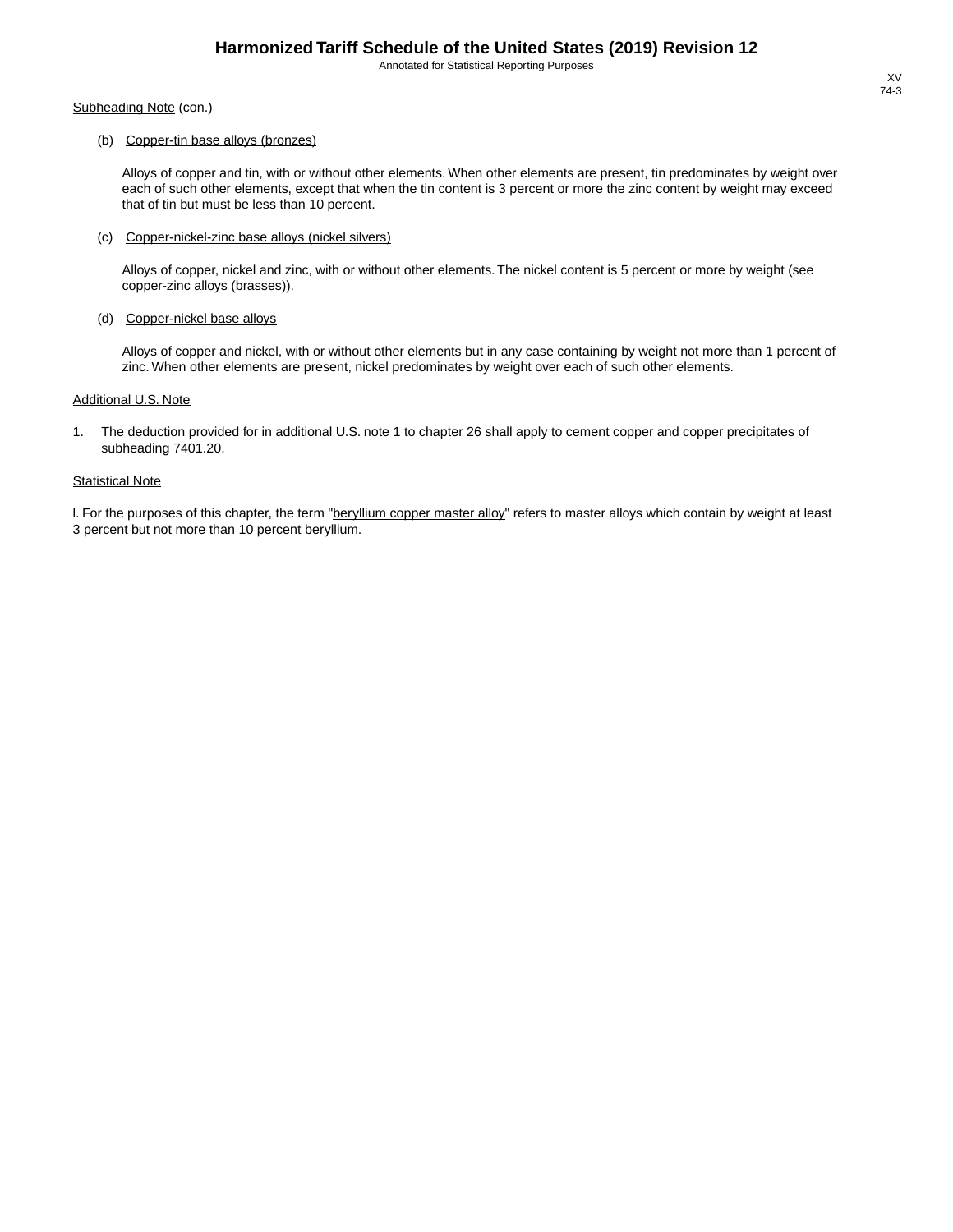Annotated for Statistical Reporting Purposes

| Heading/      | Stat.       |                                                                                                               | Unit           |         | Rates of Duty                                                                          |                |
|---------------|-------------|---------------------------------------------------------------------------------------------------------------|----------------|---------|----------------------------------------------------------------------------------------|----------------|
| Subheading    | Suf-<br>fix | Article Description                                                                                           | of<br>Quantity | General | 1<br>Special                                                                           | $\overline{2}$ |
| 7401.00.00 00 |             | Copper mattes; cement copper (precipitated copper) kg                                                         |                | Free    |                                                                                        | 6%             |
|               |             | 7402.00.00 00 Unrefined copper; copper anodes for electrolytic refining kg Free <sup>1/</sup>                 | Cu kg          |         |                                                                                        | 6%             |
| 7403          |             | Refined copper and copper alloys, unwrought (other than<br>master alloys of heading 7405):<br>Refined copper: |                |         |                                                                                        |                |
| 7403.11.00 00 |             |                                                                                                               |                |         | Free (A*, AU, BH,<br>CA, CL, CO, D, E,<br>IL, JO, KR, MA,<br>MX, OM, P, PA,<br>PE, SG) | 6%             |
| 7403.12.00 00 |             |                                                                                                               |                |         | Free (A, AU, BH,<br>CA, CL, CO, D, E,<br>IL, JO, KR, MA,<br>MX, OM, P, PA,<br>PE, SG)  | 6%             |
| 7403.13.00 00 |             |                                                                                                               |                |         | Free (A, AU, BH,<br>CA, CL, CO, D, E,<br>IL, JO, KR, MA,<br>MX, OM, P, PA,<br>PE, SG)  | 6%             |
| 7403.19.00 00 |             |                                                                                                               |                |         | Free (A*, AU, BH,<br>CA, CL, CO, D, E,<br>IL, JO, KR, MA,<br>MX, OM, P, PA,<br>PE, SG) | 6%             |
| 7403.21.00 00 |             | Copper alloys:                                                                                                |                |         | Free (A, AU, BH,<br>CA, CL, CO, D, E,<br>IL, JO, KR, MA,<br>MX, OM, P, PA,<br>PE, SG)  | 6%             |
| 7403.22.00 00 |             |                                                                                                               |                |         | Free (A, AU, BH,<br>CA, CL, CO, D, E,<br>IL, JO, KR, MA,<br>MX, OM, P, PA,<br>PE, SG)  | 6%             |
| 7403.29.01    |             |                                                                                                               |                |         | Free (A, AU, BH,<br>CA, CL, CO, D, E,<br>IL, JO, KR, MA,<br>MX, OM, P, PA,<br>PE, SG)  | 6%             |
|               | 10          | Copper-nickel base alloys (cupro-nickel) or<br>copper-nickel-zinc base alloys (nickel silver) kg              |                |         |                                                                                        |                |
|               | 80          |                                                                                                               |                |         |                                                                                        |                |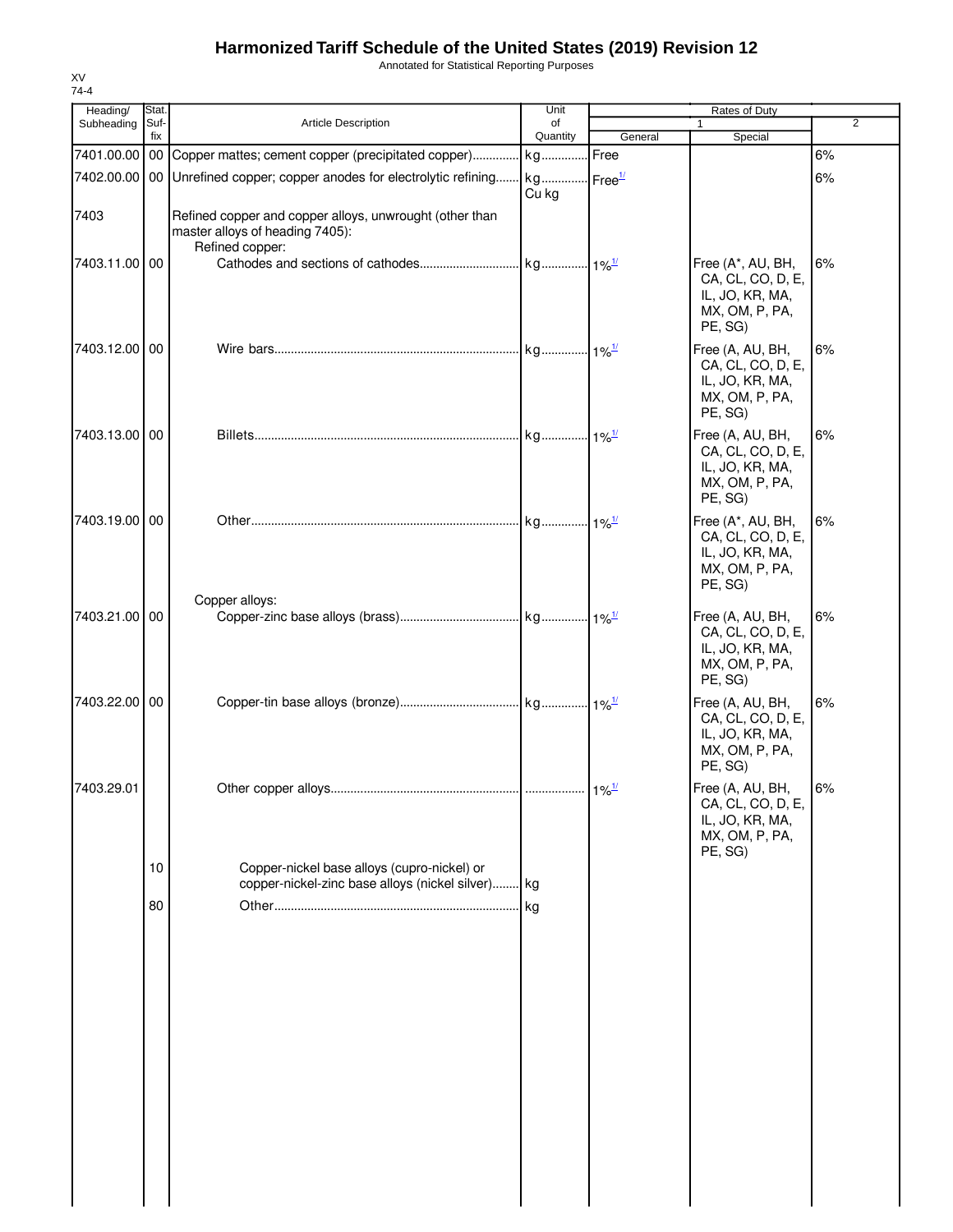Annotated for Statistical Reporting Purposes

| Heading/              | Stat        |                                                                                                         | Unit           |                    | Rates of Duty |                |
|-----------------------|-------------|---------------------------------------------------------------------------------------------------------|----------------|--------------------|---------------|----------------|
| Subheading            | Suf-<br>fix | Article Description                                                                                     | of<br>Quantity | General            | 1             | $\overline{2}$ |
| 7404.00<br>7404.00.30 |             | Copper waste and scrap:<br>Spent anodes; waste and scrap with a copper content of                       |                |                    | Special       |                |
|                       | 20          |                                                                                                         |                |                    |               | 6%             |
|                       | 45          | Of copper alloys:<br>Of copper-zinc base alloys (brass):<br>Containing more than 0.3 percent of lead kg |                |                    |               |                |
|                       | 55<br>65    |                                                                                                         |                |                    |               |                |
|                       | 90          |                                                                                                         |                |                    |               |                |
| 7404.00.60            | 20          | Of copper alloys:                                                                                       |                | Free <sup>1/</sup> |               | 6%             |
|                       | 45          | Of copper-zinc base alloys (brass):<br>Containing more than 0.3 percent of lead kg                      |                |                    |               |                |
|                       | 55<br>65    |                                                                                                         |                |                    |               |                |
| 7405.00               | 90          | Master alloys of copper:                                                                                |                |                    |               |                |
| 7405.00.10            | 00          | Containing by weight 5 percent or more but not more than                                                |                |                    |               | 12%            |
| 7405.00.60            | 30          |                                                                                                         |                |                    |               | 28%            |
| 7406                  | 50          | Copper powders and flakes:                                                                              |                |                    |               |                |
| 7406.10.00            | 00          |                                                                                                         |                |                    |               | 49%            |
| 7406.20.00            | 00          |                                                                                                         |                |                    |               | 12%            |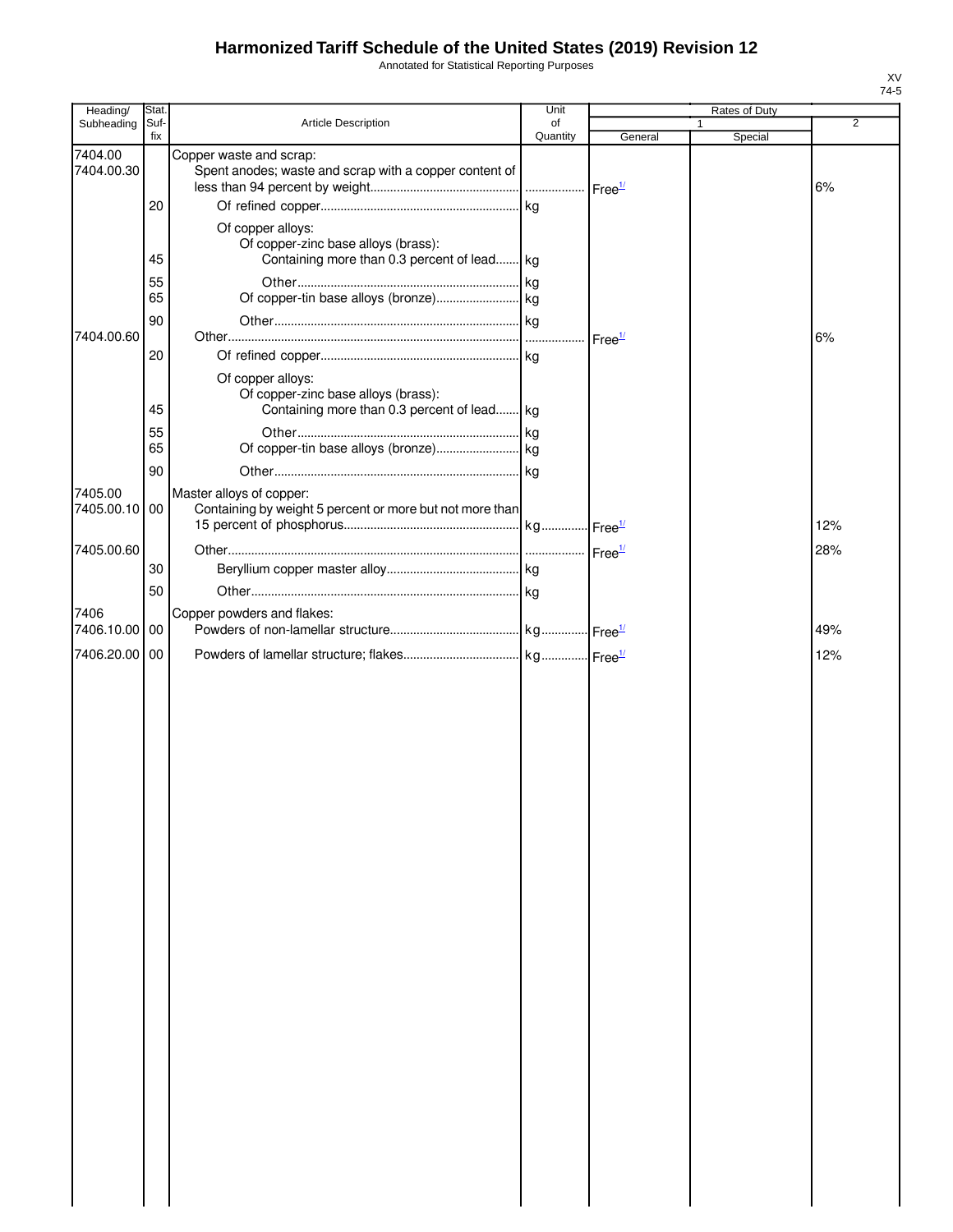Annotated for Statistical Reporting Purposes

| Heading/        | Stat.       |                                                                       | Unit           |                          | Rates of Duty                                                                          |     |
|-----------------|-------------|-----------------------------------------------------------------------|----------------|--------------------------|----------------------------------------------------------------------------------------|-----|
| Subheading      | Suf-<br>fix | <b>Article Description</b>                                            | of<br>Quantity | General                  | 1<br>Special                                                                           | 2   |
| 7407<br>7407.10 |             | Copper bars, rods and profiles:<br>Of refined copper:                 |                |                          |                                                                                        |     |
|                 |             | Profiles:                                                             |                |                          |                                                                                        |     |
| 7407.10.15 00   |             |                                                                       |                |                          | Free (A, AU, BH,<br>CA, CL, CO, D, E,<br>IL, JO, KR, MA,<br>MX, OM, P, PA,<br>PE, SG)  | 48% |
| 7407.10.30 00   |             |                                                                       |                |                          | Free (A, AU, BH,<br>CA, CL, CO, D, E,<br>IL, JO, KR, MA,<br>MX, OM, P, PA,<br>PE, SG)  | 48% |
| 7407.10.50      |             |                                                                       |                | $\cdot$ 1% $\frac{1}{2}$ | Free (A, AU, BH,<br>CA, CL, CO, D, E,<br>IL, JO, KR, MA,<br>MX, OM, P, PA,<br>PE, SG)  | 7%  |
|                 | 10          |                                                                       |                |                          |                                                                                        |     |
|                 | 50          |                                                                       |                |                          |                                                                                        |     |
| 7407.21         |             | Of copper alloys:<br>Of copper-zinc base alloys (brass):<br>Profiles: |                |                          |                                                                                        |     |
| 7407.21.15 00   |             |                                                                       |                |                          | Free (A, AU, BH,<br>CA, CL, CO, D, E,<br>IL, JO, KR, MA,<br>MX, OM, P, PA,<br>PE, SG)  | 17% |
| 7407.21.30 00   |             |                                                                       |                |                          | Free (A, AU, BH,<br>CA, CL, CO, D, E,<br>IL, JO, KR, MA,<br>MX, OM, P, PA,<br>PE, SG)  | 17% |
| 7407.21.50 00   |             | Bars and rods:                                                        |                |                          | Free (A, AU, BH,<br>CA, CL, CO, D, E,<br>IL, JO, KR, MA,<br>MX, OM, P, PA,<br>PE, SG)  | 9%  |
| 7407.21.70 00   |             | Other:                                                                |                |                          | Free (A, AU, BH,<br>CA, CL, CO, D, E,<br>IL, JO, KR, MA,<br>MX, OM, P, PA,<br>PE, SG)  | 9%  |
| 7407.21.90 00   |             |                                                                       |                |                          | Free (A*, AU, BH,<br>CA, CL, CO, D, E,<br>IL, JO, KR, MA,<br>MX, OM, P, PA,<br>PE, SG) | 9%  |
|                 |             |                                                                       |                |                          |                                                                                        |     |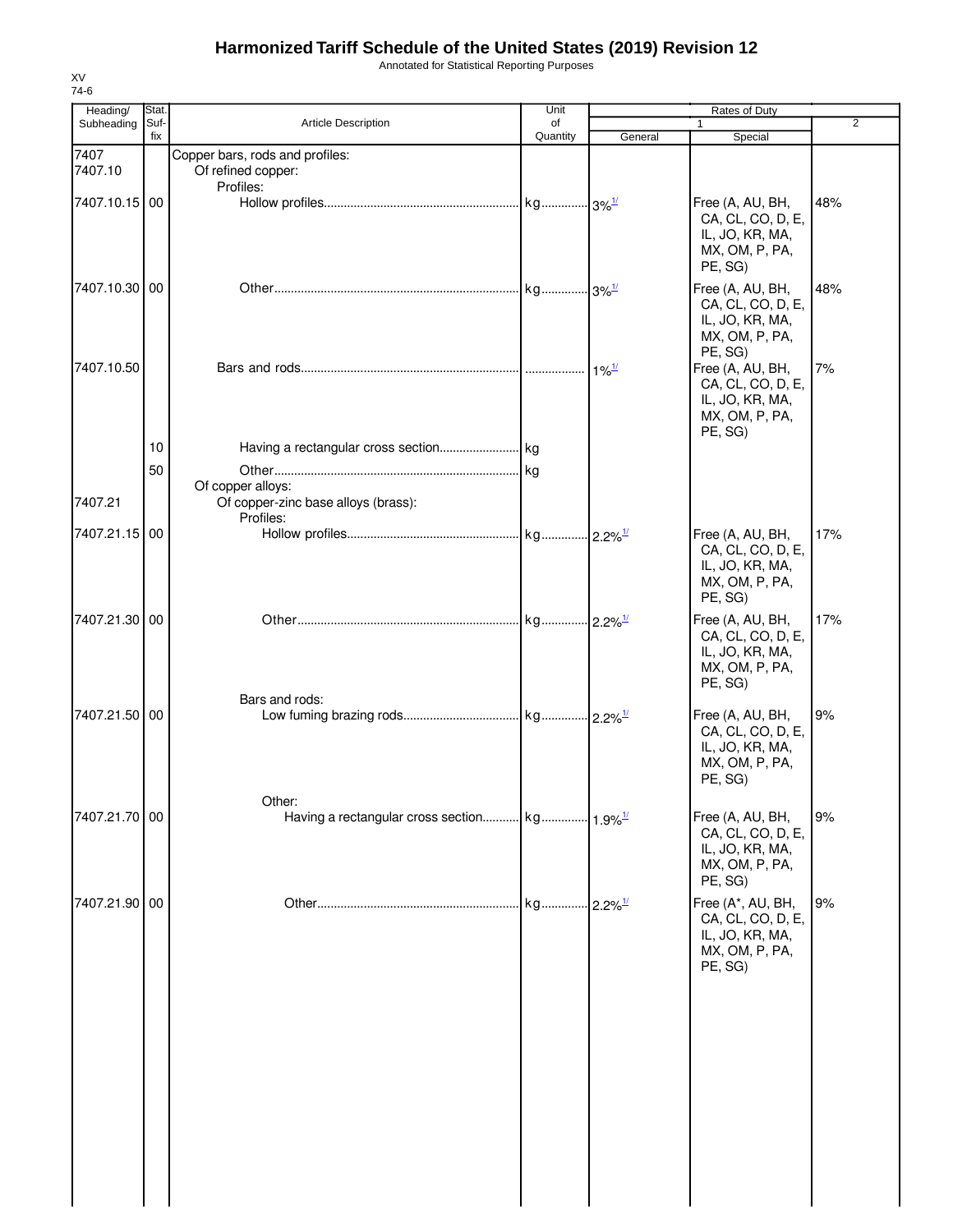Annotated for Statistical Reporting Purposes

| Heading/      | Stat.       |                                                                                                | Unit           |         | Rates of Duty                        |                |
|---------------|-------------|------------------------------------------------------------------------------------------------|----------------|---------|--------------------------------------|----------------|
| Subheading    | Suf-<br>fix | Article Description                                                                            | of<br>Quantity | General | $\mathbf{1}$<br>Special              | $\overline{2}$ |
| 7407 (con.)   |             | Copper bars, rods and profiles: (con.)                                                         |                |         |                                      |                |
| 7407.29       |             | Of copper alloys: (con.)<br>Other:                                                             |                |         |                                      |                |
|               |             | Profiles:                                                                                      |                |         |                                      |                |
| 7407.29.16    |             |                                                                                                |                |         | Free (A, AU, BH,                     | 48%            |
|               |             |                                                                                                |                |         | CA, CL, CO, D, E,<br>IL, JO, KR, MA, |                |
|               |             |                                                                                                |                |         | MX, OM, P, PA,                       |                |
|               |             |                                                                                                |                |         | PE, SG)                              |                |
|               | 10          | Of copper-nickel base alloys (cupro-nickel)<br>or copper-nickel-zinc base alloys (nickel       |                |         |                                      |                |
|               |             |                                                                                                |                |         |                                      |                |
|               | 80          |                                                                                                |                |         |                                      |                |
|               |             | Other:                                                                                         |                |         |                                      |                |
| 7407.29.34 00 |             | Of copper-nickel base alloys (cupro-nickel)<br>or copper-nickel-zinc base alloys (nickel       |                |         |                                      |                |
|               |             |                                                                                                |                |         | Free (A, AU, BH,                     | 48%            |
|               |             |                                                                                                |                |         | CA, CL, CO, D, E,                    |                |
|               |             |                                                                                                |                |         | IL, JO, KR, MA,<br>MX, OM, P, PA,    |                |
|               |             |                                                                                                |                |         | PE, SG)                              |                |
| 7407.29.38 00 |             |                                                                                                |                |         | Free (A, AU, BH,                     | 48%            |
|               |             |                                                                                                |                |         | CA, CL, CO, D, E,<br>IL, JO, KR, MA, |                |
|               |             |                                                                                                |                |         | MX, OM, P, PA,                       |                |
|               |             |                                                                                                |                |         | PE, SG)                              |                |
| 7407.29.40 00 |             | Bars and rods of copper-nickel base alloys<br>(cupro-nickel) or copper-nickel-zinc base alloys |                |         |                                      |                |
|               |             |                                                                                                |                |         | Free (A, AU, BH,                     | 48%            |
|               |             |                                                                                                |                |         | CA, CL, CO, D, E,                    |                |
|               |             |                                                                                                |                |         | IL, JO, KR, MA,<br>MX, OM, P, PA,    |                |
|               |             |                                                                                                |                |         | PE, SG)                              |                |
| 7407.29.50 00 |             |                                                                                                |                |         | Free (A, AU, BH,                     | 9%             |
|               |             |                                                                                                |                |         | CA, CL, CO, D, E,<br>IL, JO, KR, MA, |                |
|               |             |                                                                                                |                |         | MX, OM, P, PA,                       |                |
|               |             |                                                                                                |                |         | PE, SG)                              |                |
|               |             |                                                                                                |                |         |                                      |                |
|               |             |                                                                                                |                |         |                                      |                |
|               |             |                                                                                                |                |         |                                      |                |
|               |             |                                                                                                |                |         |                                      |                |
|               |             |                                                                                                |                |         |                                      |                |
|               |             |                                                                                                |                |         |                                      |                |
|               |             |                                                                                                |                |         |                                      |                |
|               |             |                                                                                                |                |         |                                      |                |
|               |             |                                                                                                |                |         |                                      |                |
|               |             |                                                                                                |                |         |                                      |                |
|               |             |                                                                                                |                |         |                                      |                |
|               |             |                                                                                                |                |         |                                      |                |
|               |             |                                                                                                |                |         |                                      |                |
|               |             |                                                                                                |                |         |                                      |                |
|               |             |                                                                                                |                |         |                                      |                |
|               |             |                                                                                                |                |         |                                      |                |
|               |             |                                                                                                |                |         |                                      |                |
|               |             |                                                                                                |                |         |                                      |                |
|               |             |                                                                                                |                |         |                                      |                |
|               |             |                                                                                                |                |         |                                      |                |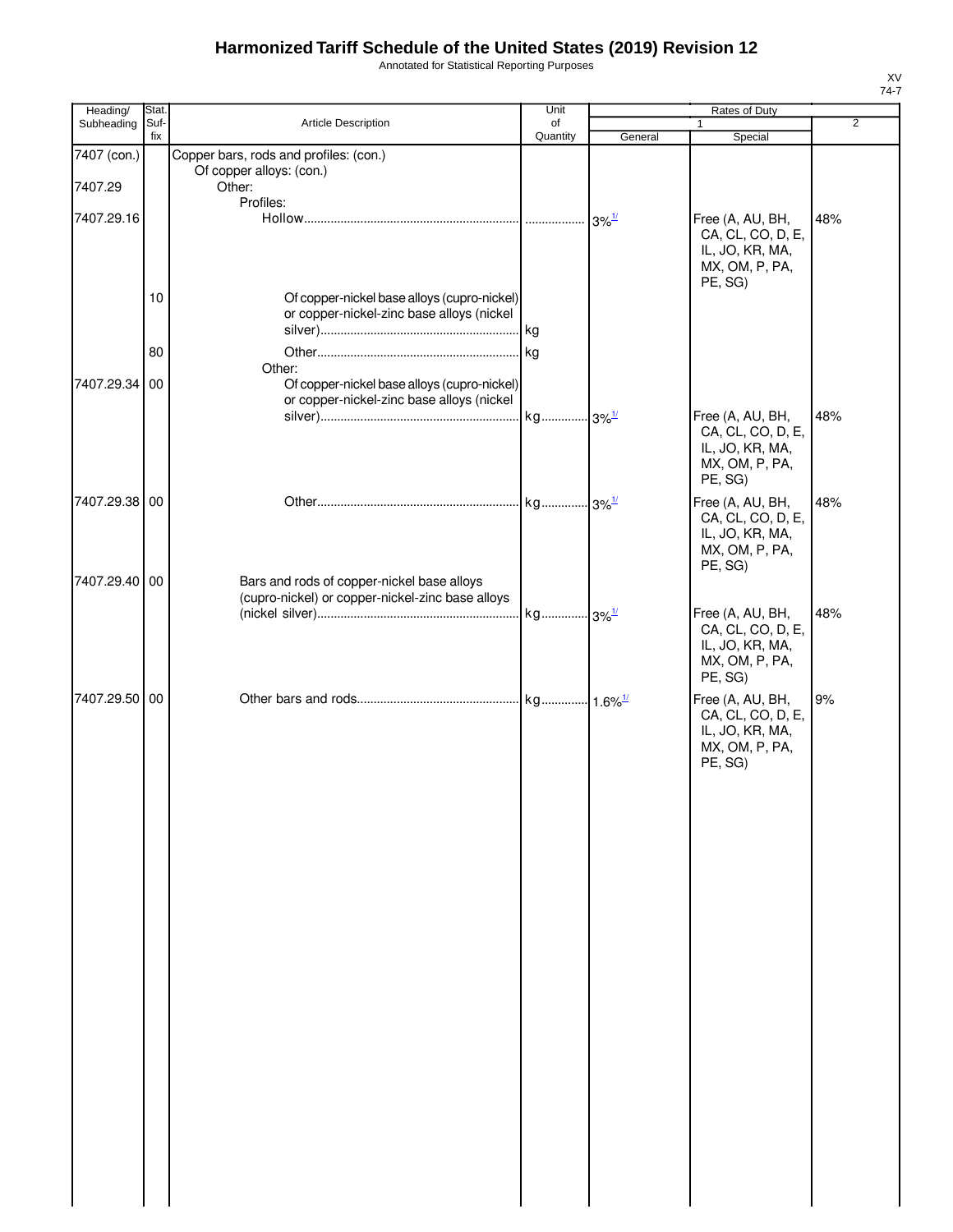Annotated for Statistical Reporting Purposes

| Heading/                 | Stat.       |                                                                                                   | Unit                          |                     | Rates of Duty                                                                          |                |
|--------------------------|-------------|---------------------------------------------------------------------------------------------------|-------------------------------|---------------------|----------------------------------------------------------------------------------------|----------------|
| Subheading               | Suf-<br>fix | <b>Article Description</b>                                                                        | of<br>Quantity                | General             | 1<br>Special                                                                           | $\overline{2}$ |
| 7408                     |             | Copper wire:                                                                                      |                               |                     |                                                                                        |                |
| 7408.11                  |             | Of refined copper:<br>Of which the maximum cross-sectional dimension<br>exceeds 6 mm:             |                               |                     |                                                                                        |                |
| 7408.11.30 00            |             | With a maximum cross-sectional dimension over                                                     | kg <sub>1%<sup>1/</sup></sub> |                     | Free (A, AU, BH,<br>CA, CL, CO, D, E,<br>IL, JO, KR, MA,<br>MX, OM, P, PA,<br>PE, SG)  | 7%             |
| 7408.11.60 00            |             | With a maximum cross-sectional dimension over                                                     |                               |                     | Free (A*, AU, BH,<br>CA, CL, CO, D, E,<br>IL, JO, KR, MA,<br>MX, OM, P, PA,<br>PE, SG) | 28%            |
| 7408.19.00               |             |                                                                                                   |                               | $3\%$ <sup>1/</sup> | Free (A*, AU, BH,<br>CA, CL, CO, D, E,<br>IL, JO, KR, MA,<br>MX, OM, P, PA,<br>PE, SG) | 28%            |
|                          | 30          | With a maximum cross-sectional dimension of                                                       |                               |                     |                                                                                        |                |
|                          | 60          | Of copper alloys:                                                                                 |                               |                     |                                                                                        |                |
| 7408.21.00 00            |             |                                                                                                   |                               |                     | Free (A, AU, BH,<br>CA, CL, CO, D, E,<br>IL, JO, KR, MA,<br>MX, OM, P, PA,<br>PE, SG)  | 28%            |
| 7408.22                  |             | Of copper-nickel base alloys (cupro-nickel) or<br>copper-nickel-zinc base alloys (nickel silver): |                               |                     |                                                                                        |                |
| 7408.22.10 00            |             |                                                                                                   |                               |                     | Free (A, AU, BH,<br>CA, CL, CO, D, E,<br>IL, JO, KR, MA,<br>MX, OM, P, PA,<br>PE, SG)  | 28%            |
| 7408.22.50 00            |             |                                                                                                   |                               |                     | Free (A, AU, BH,<br>CA, CL, CO, D, E,<br>IL, JO, KR, MA,<br>MX, OM, P, PA,<br>PE, SG)  | 28%            |
| 7408.29<br>7408.29.10 00 |             | Other:                                                                                            |                               |                     | Free (A, AU, BH,<br>CA, CL, CO, D, E,<br>IL, JO, KR, MA,<br>MX, OM, P, PA,<br>PE, SG)  | 28%            |
| 7408.29.50 00            |             |                                                                                                   |                               |                     | Free (A, AU, BH,<br>CA, CL, CO, D, E,<br>IL, JO, KR, MA,<br>MX, OM, P, PA,<br>PE, SG)  | 28%            |
|                          |             |                                                                                                   |                               |                     |                                                                                        |                |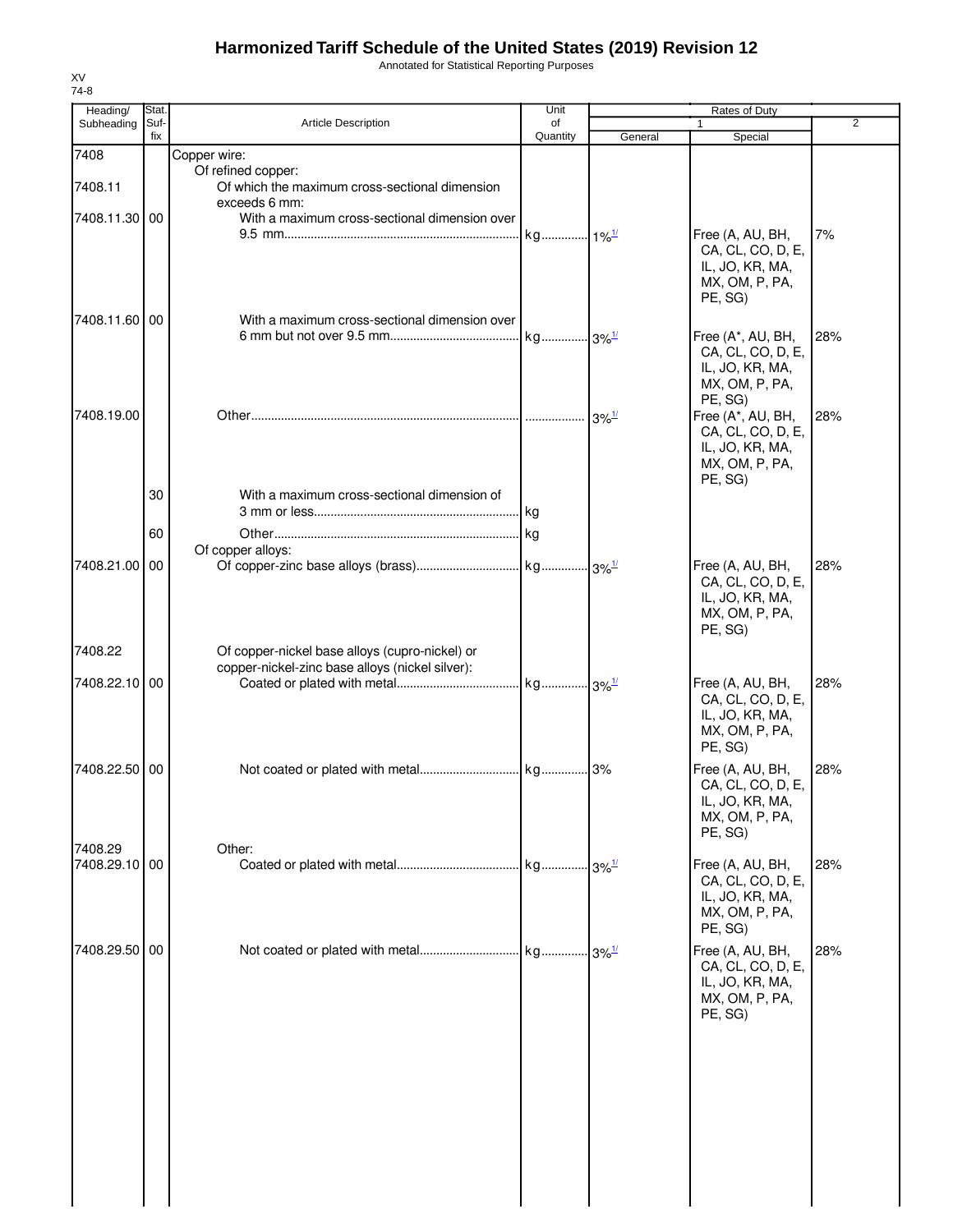Annotated for Statistical Reporting Purposes

| Heading/                 | Stat.       |                                                                                               | Unit           |                       | Rates of Duty                                                                          |      |
|--------------------------|-------------|-----------------------------------------------------------------------------------------------|----------------|-----------------------|----------------------------------------------------------------------------------------|------|
| Subheading               | Suf-<br>fix | <b>Article Description</b>                                                                    | of<br>Quantity | General               | $\mathbf{1}$<br>Special                                                                | 2    |
| 7409                     |             | Copper plates, sheets and strip, of a thickness exceeding<br>$0.15$ mm:<br>Of refined copper: |                |                       |                                                                                        |      |
| 7409.11<br>7409.11.10 00 |             | In coils:                                                                                     |                |                       | Free (A, AU, BH,<br>CA, CL, CO, D, E,                                                  | 38%  |
|                          |             |                                                                                               |                |                       | IL, JO, KR, MA,<br>MX, OM, P, PA,<br>PE, SG)                                           |      |
| 7409.11.50               |             |                                                                                               |                | $1\%$ <sup>1/</sup>   | Free (A*, AU, BH,<br>CA, CL, CO, D, E,<br>IL, JO, KR, MA,<br>MX, OM, P, PA,<br>PE, SG) | 7.5% |
|                          | 10          |                                                                                               |                |                       |                                                                                        |      |
| 7409.19                  | 50          | Other:                                                                                        |                |                       |                                                                                        |      |
| 7409.19.10               | 00          |                                                                                               |                |                       | Free (A, AU, BH,<br>CA, CL, CO, D, E,<br>IL, JO, KR, MA,<br>MX, OM, P, PA,<br>PE, SG)  | 48%  |
|                          |             | Of a thickness of less than 5 mm:                                                             |                |                       |                                                                                        |      |
| 7409.19.50 00            |             |                                                                                               |                |                       | Free (A, AU, BH,<br>CA, CL, CO, D, E,<br>IL, JO, KR, MA,<br>MX, OM, P, PA,<br>PE, SG)  | 7.5% |
| 7409.19.90 00            |             |                                                                                               |                |                       | Free (A, AU, BH,<br>CA, CL, CO, D, E,<br>IL, JO, KR, MA,<br>MX, OM, P, PA,<br>PE, SG)  | 48%  |
| 7409.21.00               |             | Of copper-zinc base alloys (brass):                                                           |                |                       | Free (A*, AU, BH,                                                                      | 9%   |
|                          |             |                                                                                               |                | $1.9\%$ <sup>1/</sup> | CA, CL, CO, D, E,<br>IL, JO, KR, MA,<br>MX, OM, P, PA,<br>PE, SG)                      |      |
|                          | 10          |                                                                                               |                |                       |                                                                                        |      |
|                          | 50          | Of a thickness of less than 5 mm:<br>Of a width of less than 500 mm:                          |                |                       |                                                                                        |      |
|                          | 75          | Of a thickness less than 1.6 mm kg                                                            |                |                       |                                                                                        |      |
|                          | 90          |                                                                                               |                |                       |                                                                                        |      |
| 7409.29.00               |             |                                                                                               |                | $1.9\%$ <sup>1/</sup> | Free (A, AU, BH,<br>CA, CL, CO, D, E,<br>IL, JO, KR, MA,<br>MX, OM, P, PA,<br>PE, SG)  | 9%   |
|                          | 10          |                                                                                               |                |                       |                                                                                        |      |
|                          |             | Of a thickness of less than 5 mm:                                                             |                |                       |                                                                                        |      |
|                          | 50          |                                                                                               |                |                       |                                                                                        |      |
|                          |             | Of a width of less than 500 mm:                                                               |                |                       |                                                                                        |      |
|                          | 75          | Of a thickness less than 1.6 mm kg                                                            |                |                       |                                                                                        |      |
|                          | 90          |                                                                                               |                |                       |                                                                                        |      |
|                          |             |                                                                                               |                |                       |                                                                                        |      |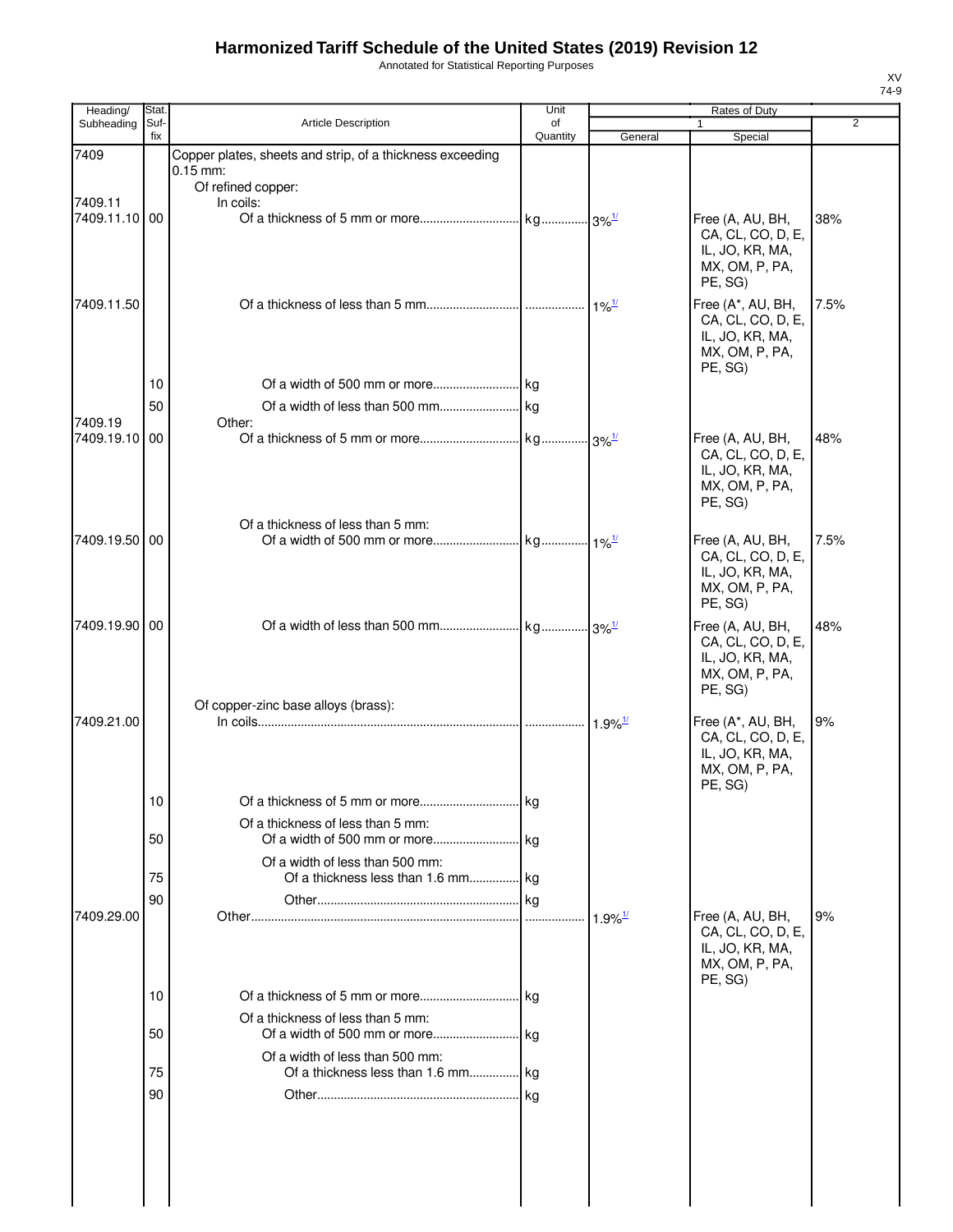Annotated for Statistical Reporting Purposes

| Heading/              | Stat.       |                                                                                | Unit                |                                           | Rates of Duty                                                                         |     |
|-----------------------|-------------|--------------------------------------------------------------------------------|---------------------|-------------------------------------------|---------------------------------------------------------------------------------------|-----|
| Subheading            | Suf-<br>fix | <b>Article Description</b>                                                     | of<br>Quantity      | General                                   | 1<br>Special                                                                          | 2   |
| 7409 (con.)           |             | Copper plates, sheets and strip, of a thickness exceeding<br>$0.15$ mm: (con.) |                     |                                           |                                                                                       |     |
| 7409.31               |             | Of copper-tin base alloys (bronze):<br>In coils:                               |                     |                                           |                                                                                       |     |
| 7409.31.10 00         |             |                                                                                |                     |                                           | Free (A, AU, BH,<br>CA, CL, CO, D, E,<br>IL, JO, KR, MA,<br>MX, OM, P, PA,<br>PE, SG) | 49% |
| 7409.31.50 00         |             | Of a thickness of less than 5 mm:                                              |                     |                                           | Free (A, AU, BH,<br>CA, CL, CO, D, E,<br>IL, JO, KR, MA,<br>MX, OM, P, PA,<br>PE, SG) | 9%  |
| 7409.31.90 00         |             |                                                                                |                     |                                           | Free (A, AU, BH,<br>CA, CL, CO, D, E,<br>IL, JO, KR, MA,<br>MX, OM, P, PA,<br>PE, SG) | 49% |
| 7409.39<br>7409.39.10 |             | Other:                                                                         |                     | $3\%$ <sup><math>\frac{1}{2}</math></sup> | Free (A, AU, BH,<br>CA, CL, CO, D, E,<br>IL, JO, KR, MA,<br>MX, OM, P, PA,<br>PE, SG) | 49% |
|                       | 30          |                                                                                | Cu kg               |                                           |                                                                                       |     |
|                       | 60          |                                                                                | <b>kg</b><br>Cu kg  |                                           |                                                                                       |     |
| 7409.39.50 00         |             | Of a thickness of less than 5 mm:                                              |                     |                                           | Free (A, AU, BH,<br>CA, CL, CO, D, E,<br>IL, JO, KR, MA,<br>MX, OM, P, PA,<br>PE, SG) | 9%  |
| 7409.39.90            |             |                                                                                |                     | $3\%$ <sup>1/</sup>                       | Free (A, AU, BH,<br>CA, CL, CO, D, E,<br>IL, JO, KR, MA,<br>MX, OM, P, PA,<br>PE, SG) | 49% |
|                       | 30          |                                                                                | . kg<br>Cu kg       |                                           |                                                                                       |     |
| 7409.40.00 00         | 60          | Of copper-nickel base alloys (cupro-nickel) or copper-                         | kg<br>Cu kg         |                                           |                                                                                       |     |
|                       |             |                                                                                | kg 3% <sup>1/</sup> |                                           | Free (A, AU, BH,<br>CA, CL, CO, D, E,<br>IL, JO, KR, MA,<br>MX, OM, P, PA,<br>PE, SG) | 48% |
|                       |             |                                                                                |                     |                                           |                                                                                       |     |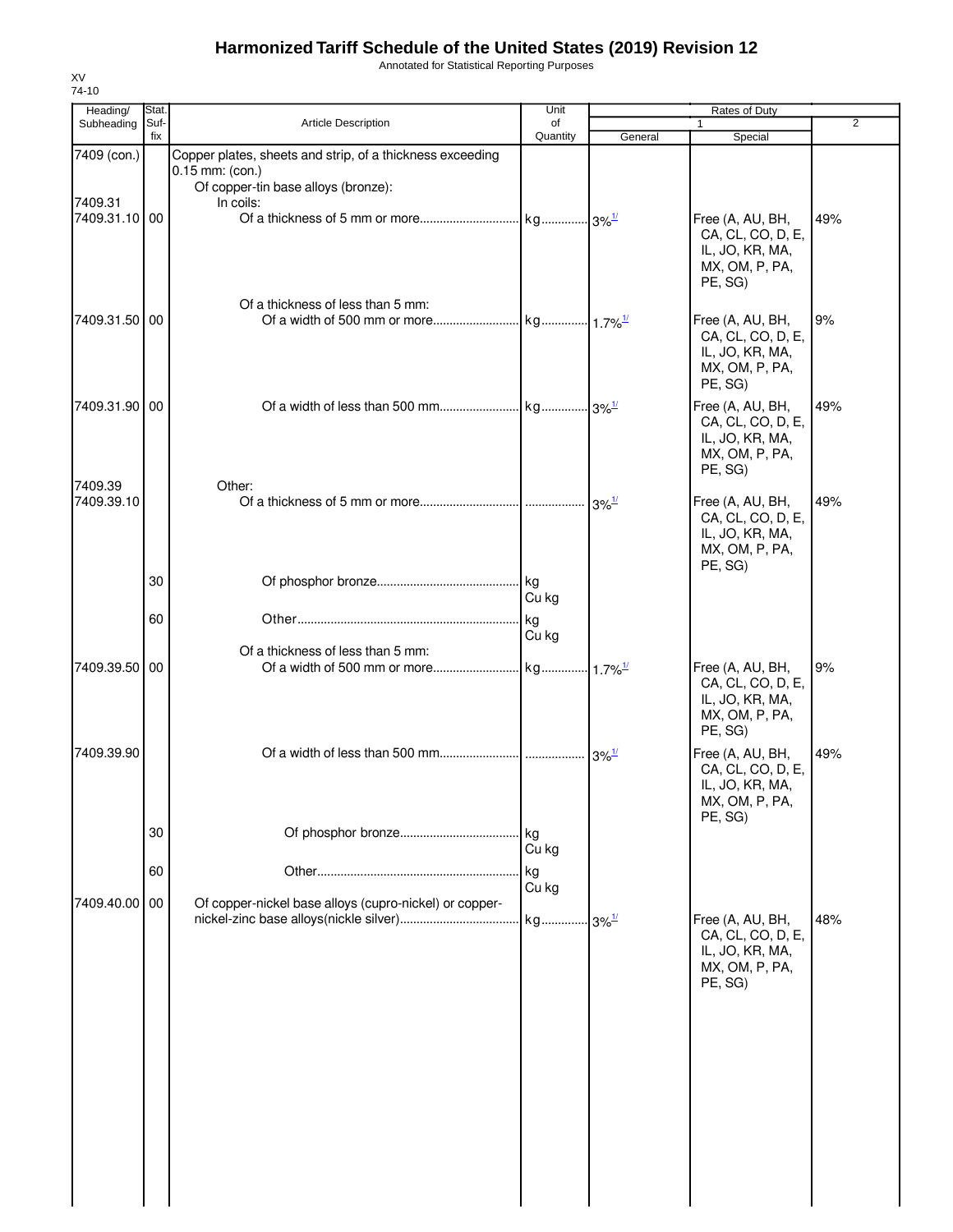Annotated for Statistical Reporting Purposes

| Heading/              | Stat.       |                                                                              | Unit           |                                  | Rates of Duty                                                                         |                |
|-----------------------|-------------|------------------------------------------------------------------------------|----------------|----------------------------------|---------------------------------------------------------------------------------------|----------------|
| Subheading            | Suf-<br>fix | Article Description                                                          | of<br>Quantity | General                          | Special                                                                               | $\overline{2}$ |
| 7409 (con.)           |             | Copper plates, sheets and strip, of a thickness exceeding<br>0.15 mm: (con.) |                |                                  |                                                                                       |                |
| 7409.90<br>7409.90.10 |             | Of other copper alloys:                                                      |                | $3\%$ <sup>1/</sup>              | Free (A, AU, BH,<br>CA, CL, CO, D, E,<br>IL, JO, KR, MA,<br>MX, OM, P, PA,<br>PE, SG) | 49%            |
|                       | 30          |                                                                              | Cu kg          |                                  |                                                                                       |                |
|                       | 60          | Of a thickness of less than 5 mm:                                            | kg<br>Cu kg    |                                  |                                                                                       |                |
| 7409.90.50            |             |                                                                              |                | $1.7\%$ <sup>1/</sup>            | Free (A, AU, BH,<br>CA, CL, CO, D, E,<br>IL, JO, KR, MA,<br>MX, OM, P, PA,<br>PE, SG) | 9%             |
|                       | 30          |                                                                              | Cu kg          |                                  |                                                                                       |                |
| 7409.90.90            | 60          |                                                                              | kg<br>Cu kg    |                                  | Free (A, AU, BH,                                                                      | 49%            |
|                       |             |                                                                              |                | $3\%$ <sup><math>1/</math></sup> | CA, CL, CO, D, E,<br>IL, JO, KR, MA,<br>MX, OM, P, PA,<br>PE, SG)                     |                |
|                       | 30          |                                                                              | Cu kg          |                                  |                                                                                       |                |
|                       | 60          |                                                                              | kg<br>Cu kg    |                                  |                                                                                       |                |
|                       |             |                                                                              |                |                                  |                                                                                       |                |
|                       |             |                                                                              |                |                                  |                                                                                       |                |
|                       |             |                                                                              |                |                                  |                                                                                       |                |
|                       |             |                                                                              |                |                                  |                                                                                       |                |
|                       |             |                                                                              |                |                                  |                                                                                       |                |
|                       |             |                                                                              |                |                                  |                                                                                       |                |
|                       |             |                                                                              |                |                                  |                                                                                       |                |
|                       |             |                                                                              |                |                                  |                                                                                       |                |
|                       |             |                                                                              |                |                                  |                                                                                       |                |
|                       |             |                                                                              |                |                                  |                                                                                       |                |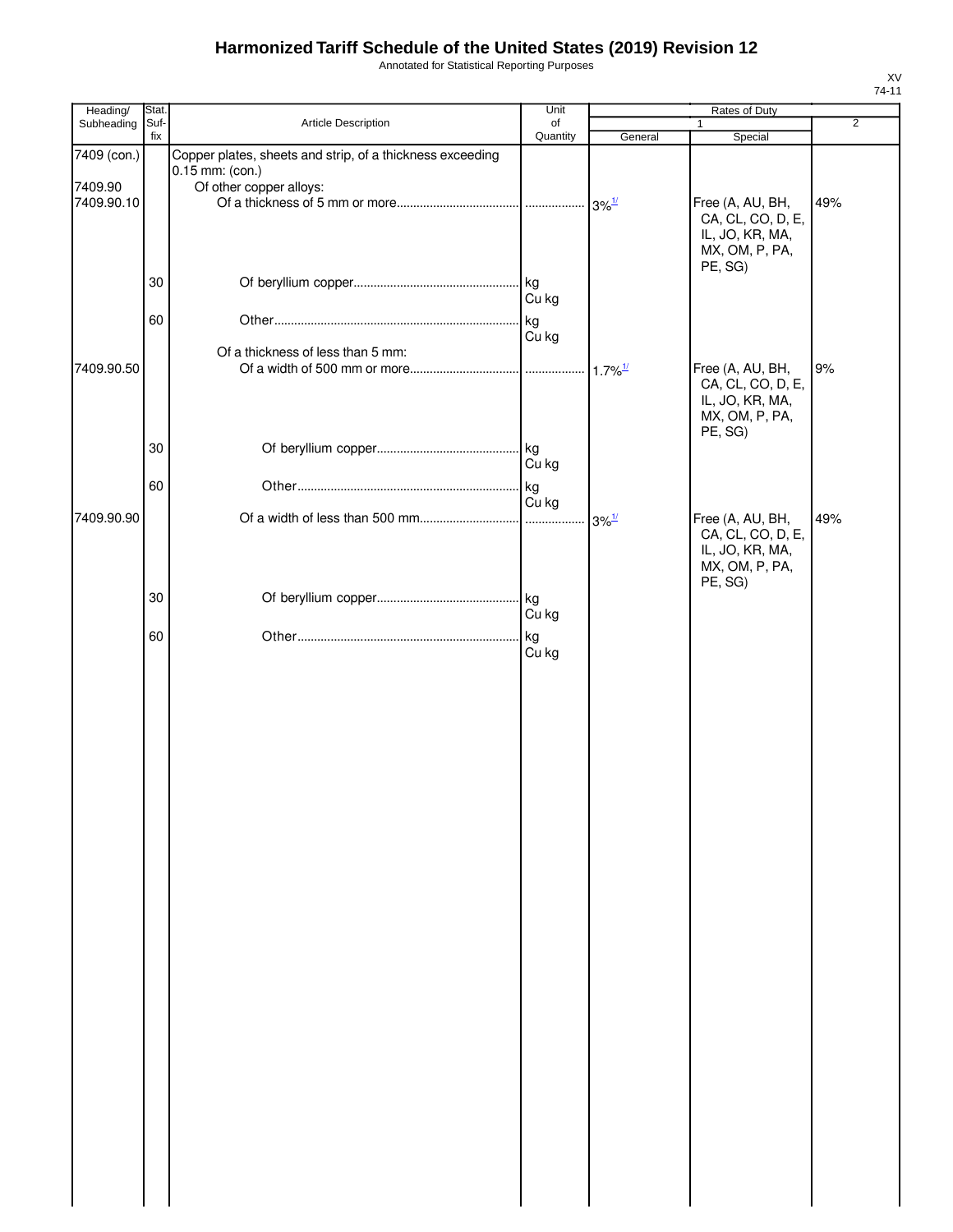Annotated for Statistical Reporting Purposes

| Heading/      | <b>Stat</b> |                                                                                                                                                                                                 | Unit           |                                           | Rates of Duty                                                                         |                |
|---------------|-------------|-------------------------------------------------------------------------------------------------------------------------------------------------------------------------------------------------|----------------|-------------------------------------------|---------------------------------------------------------------------------------------|----------------|
| Subheading    | Suf-<br>fix | Article Description                                                                                                                                                                             | of<br>Quantity | General                                   | Special                                                                               | $\overline{2}$ |
| 7410          |             | Copper foil (whether or not printed or backed with paper,<br>paperboard, plastics or similar backing materials) of a<br>thickness (excluding any backing) not exceeding 0.15 mm:<br>Not backed: |                |                                           |                                                                                       |                |
| 7410.11.00 00 |             |                                                                                                                                                                                                 |                |                                           | Free (A, AU, BH,<br>CA, CL, CO, D, E,<br>IL, JO, KR, MA,<br>MX, OM, P, PA,<br>PE, SG) | 6.5%           |
| 7410.12.00    |             |                                                                                                                                                                                                 |                |                                           | Free (A, AU, BH,<br>CA, CL, CO, D, E,<br>IL, JO, KR, MA,<br>MX, OM, P, PA,<br>PE, SG) | 6.5%           |
|               | 30          |                                                                                                                                                                                                 |                |                                           |                                                                                       |                |
|               | 60          |                                                                                                                                                                                                 |                |                                           |                                                                                       |                |
|               |             | Backed:                                                                                                                                                                                         |                |                                           |                                                                                       |                |
| 7410.21       |             | Of refined copper:                                                                                                                                                                              |                |                                           |                                                                                       |                |
| 7410.21.30    |             |                                                                                                                                                                                                 |                | $3\%$ <sup><math>\frac{1}{2}</math></sup> | Free (A, AU, BH,<br>CA, CL, CO, D, E,<br>IL, JO, KR, MA,<br>MX, OM, P, PA,<br>PE, SG) | 80%            |
|               |             | Having a base wholly of plastics impregnated                                                                                                                                                    |                |                                           |                                                                                       |                |
|               | 20          | glass:<br>Having copper on one side only m <sup>2</sup>                                                                                                                                         |                |                                           |                                                                                       |                |
|               |             |                                                                                                                                                                                                 | kg             |                                           |                                                                                       |                |
|               | 40          | Having copper on both sides                                                                                                                                                                     | m <sup>2</sup> |                                           |                                                                                       |                |
|               |             |                                                                                                                                                                                                 | kg             |                                           |                                                                                       |                |
|               | 60          |                                                                                                                                                                                                 | $m^2$          |                                           |                                                                                       |                |
| 7410.21.60 00 |             |                                                                                                                                                                                                 | kg<br>kg       | $\cdot$ 1.5% $\frac{1}{2}$                | Free (A, AU, BH,                                                                      | 6%             |
|               |             |                                                                                                                                                                                                 |                |                                           | CA, CL, CO, D, E,<br>IL, JO, KR, MA,<br>MX, OM, P, PA,<br>PE, SG)                     |                |
| 7410.22.00 00 |             |                                                                                                                                                                                                 |                |                                           | Free (A, AU, BH,<br>CA, CL, CO, D, E,<br>IL, JO, KR, MA,<br>MX, OM, P, PA,<br>PE, SG) | 6%             |
|               |             |                                                                                                                                                                                                 |                |                                           |                                                                                       |                |
|               |             |                                                                                                                                                                                                 |                |                                           |                                                                                       |                |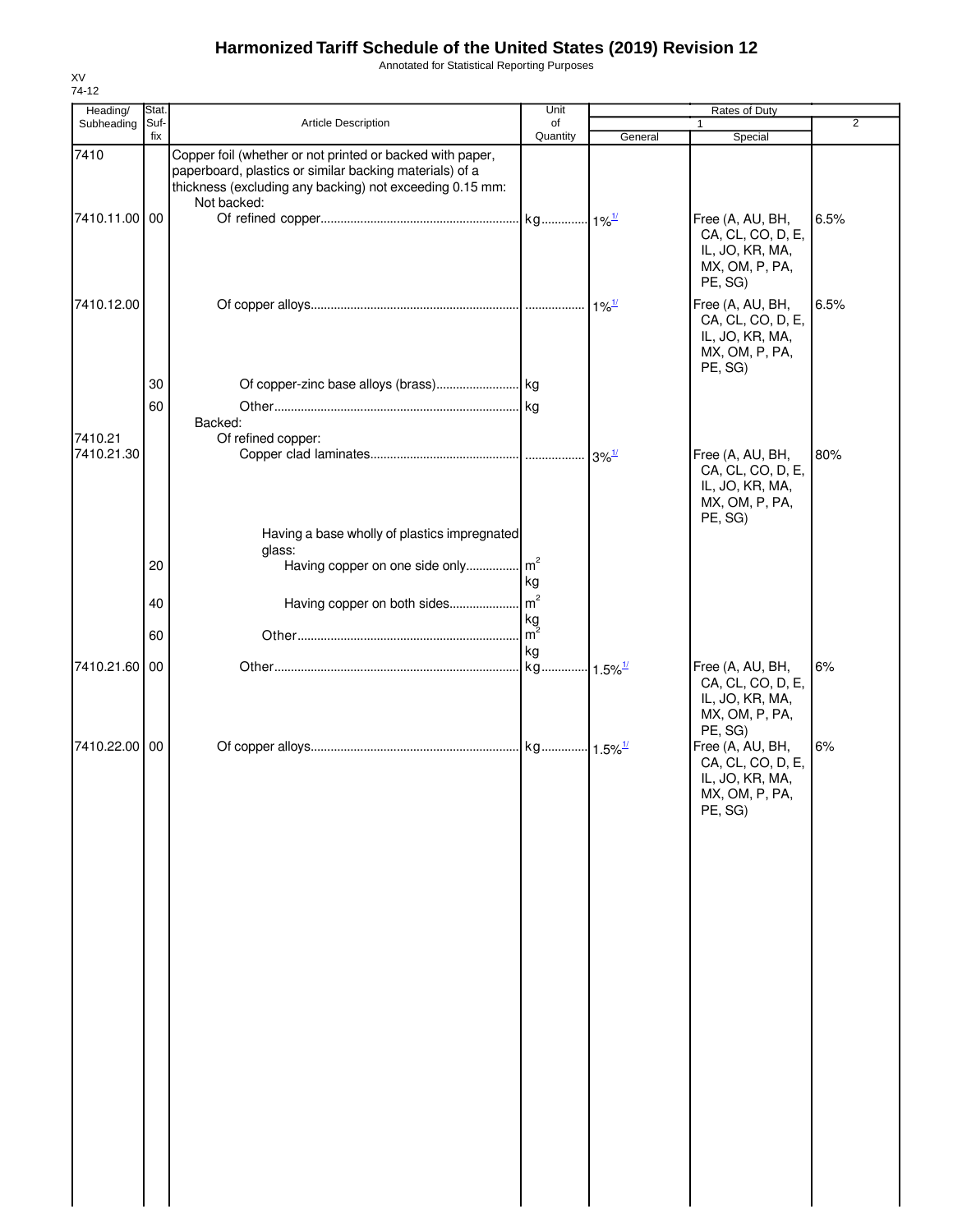Annotated for Statistical Reporting Purposes

| Heading/                 | Stat.       |                                                                                                                      | Unit                  |                       | Rates of Duty                                                                         |                |
|--------------------------|-------------|----------------------------------------------------------------------------------------------------------------------|-----------------------|-----------------------|---------------------------------------------------------------------------------------|----------------|
| Subheading               | Suf-<br>fix | Article Description                                                                                                  | of<br>Quantity        | General               | 1<br>Special                                                                          | $\overline{2}$ |
| 7411                     |             | Copper tubes and pipes:                                                                                              |                       |                       |                                                                                       |                |
| 7411.10<br>7411.10.10    |             | Of refined copper:                                                                                                   |                       | $1.5\%$ <sup>1/</sup> | Free (A, AU, BH,<br>CA, CL, CO, D, E,<br>IL, JO, KR, MA,<br>MX, OM, P, PA,<br>PE, SG) | 13%            |
|                          | 30          | Having an outside diameter of 6 mm or more but<br>not exceeding 16 mm, in coils on spools kg                         |                       |                       |                                                                                       |                |
|                          | 90          |                                                                                                                      |                       |                       |                                                                                       |                |
| 7411.10.50 00            |             | Of copper alloys:                                                                                                    | kg                    | $.3\%$ <sup>1/</sup>  | Free (A, AU, BH,<br>CA, CL, CO, D, E,<br>IL, JO, KR, MA,<br>MX, OM, P, PA,<br>PE, SG) | 47%            |
| 7411.21                  |             | Of copper-zinc base alloys (brass):                                                                                  |                       |                       |                                                                                       |                |
| 7411.21.10 00            |             |                                                                                                                      | kg 1.4% <sup>1/</sup> |                       | Free (A, AU, BH,<br>CA, CL, CO, D, E,<br>IL, JO, KR, MA,<br>MX, OM, P, PA,<br>PE, SG) | 10%            |
| 7411.21.50 00            |             |                                                                                                                      |                       |                       | Free (A, AU, BH,<br>CA, CL, CO, D, E,<br>IL, JO, KR, MA,<br>MX, OM, P, PA,<br>PE, SG) | 49%            |
| 7411.22.00 00            |             | Of copper-nickel base alloys (cupro-nickel) or<br>copper-nickel-zinc base alloys (nickel-silver) kg 3% <sup>1/</sup> |                       |                       | Free (A, AU, BH,<br>CA, CL, CO, D, E,<br>IL, JO, KR, MA,<br>MX, OM, P, PA,<br>PE, SG) | 47%            |
| 7411.29<br>7411.29.10 00 |             | Other:                                                                                                               |                       |                       | Free (A, AU, BH,<br>CA, CL, CO, D, E,<br>IL, JO, KR, MA,<br>MX, OM, P, PA,<br>PE, SG) | 10%            |
| 7411.29.50 00            |             |                                                                                                                      |                       |                       | Free (A, AU, BH,<br>CA, CL, CO, D, E,<br>IL, JO, KR, MA,<br>MX, OM, P, PA,<br>PE, SG) | 49%            |
|                          |             |                                                                                                                      |                       |                       |                                                                                       |                |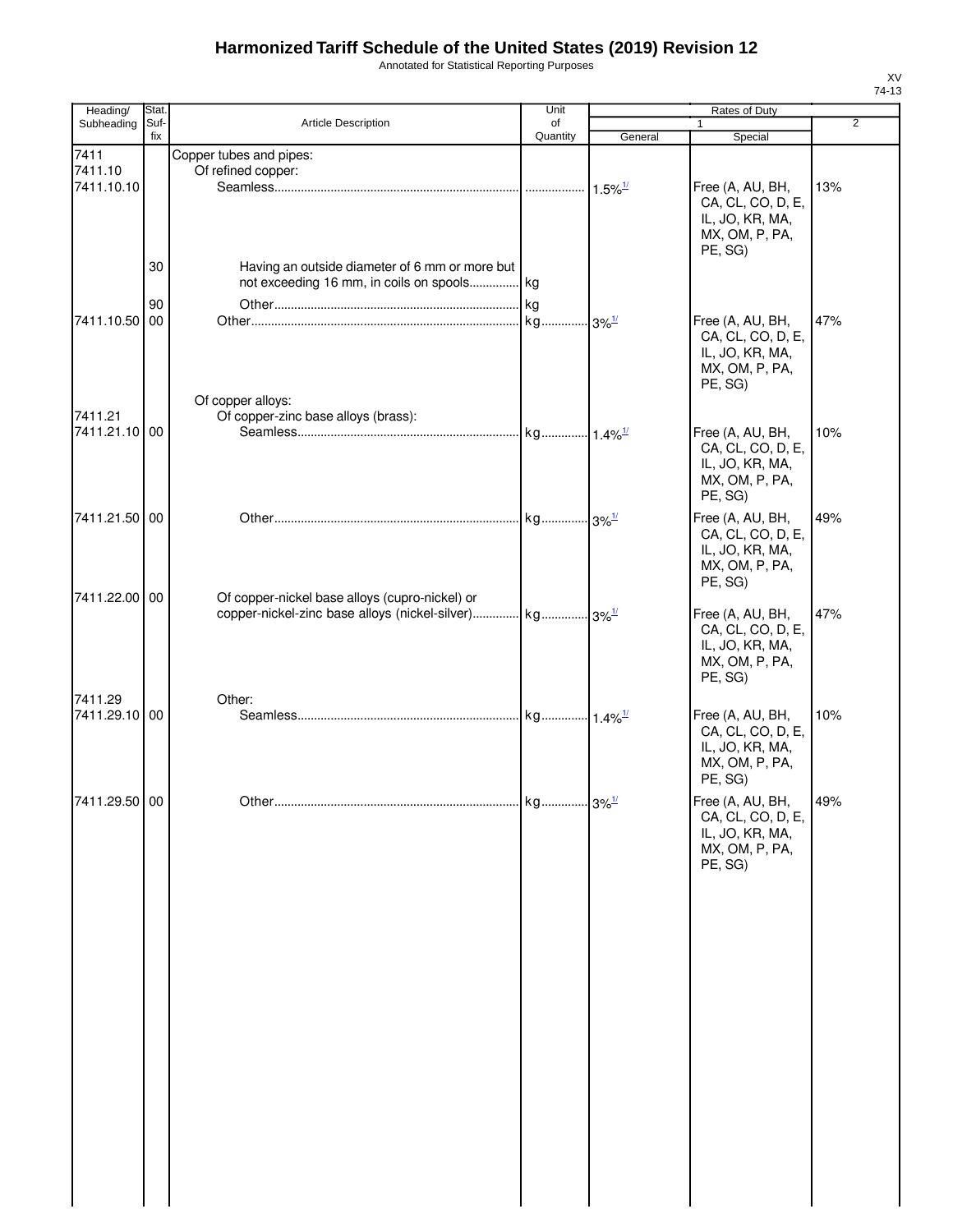Annotated for Statistical Reporting Purposes

| Heading/<br>Subheading | Stat.<br>Suf- | <b>Article Description</b>                                                                                                                                                                     | Unit<br>of | Rates of Duty |                                                                                                            |                |
|------------------------|---------------|------------------------------------------------------------------------------------------------------------------------------------------------------------------------------------------------|------------|---------------|------------------------------------------------------------------------------------------------------------|----------------|
|                        | fix           |                                                                                                                                                                                                | Quantity   | General       | $\mathbf{1}$<br>Special                                                                                    | $\overline{2}$ |
| 7412                   |               | Copper tube or pipe fittings (for example couplings, elbows,                                                                                                                                   |            |               |                                                                                                            |                |
|                        |               | sleeves):                                                                                                                                                                                      |            |               |                                                                                                            |                |
| 7412.10.00 00          |               |                                                                                                                                                                                                |            |               | Free (A, AU, B, BH, 46%<br>CA, CL, CO, D, E,<br>IL, JO, KR, MA,<br>MX, OM, P, PA,                          |                |
|                        |               |                                                                                                                                                                                                |            |               | PE, SG)                                                                                                    |                |
| 7412.20.00             |               |                                                                                                                                                                                                |            |               | Free (A, AU, B, BH, 49%<br>CA, CL, CO, D, E,<br>IL, JO, KR, MA,<br>MX, OM, P, PA,<br>PE, SG)               |                |
|                        | 15            | For brake hoses for vehicles of subheading 8701.20                                                                                                                                             |            |               |                                                                                                            |                |
|                        |               | Other:<br>Of copper-zinc base alloys (brass):                                                                                                                                                  |            |               |                                                                                                            |                |
|                        | 25            | Threaded:                                                                                                                                                                                      |            |               |                                                                                                            |                |
|                        |               |                                                                                                                                                                                                |            |               |                                                                                                            |                |
|                        | 35            |                                                                                                                                                                                                |            |               |                                                                                                            |                |
|                        | 45            | Other:<br>Threaded:                                                                                                                                                                            |            |               |                                                                                                            |                |
|                        | 65            |                                                                                                                                                                                                |            |               |                                                                                                            |                |
|                        | 85            |                                                                                                                                                                                                |            |               |                                                                                                            |                |
|                        | 90            |                                                                                                                                                                                                |            |               |                                                                                                            |                |
| 7413.00                |               | Stranded wire, cables, plaited bands and the like, including<br>slings and similar articles, of copper, not electrically insulated:<br>Not fitted with fittings and not made up into articles: |            |               |                                                                                                            |                |
| 7413.00.10 00          |               |                                                                                                                                                                                                |            |               | Free (A, AU, BH,<br>CA, CL, CO, D, E,<br>IL, JO, KR, MA,<br>MX, OM, P, PA,<br>PE, SG)                      | 35%            |
| 7413.00.50 00          |               |                                                                                                                                                                                                |            |               | Free (A, AU, BH,<br>CA, CL, CO, D, E,<br>IL, JO, KR, MA,<br>MX, OM, P, PA,                                 | 35%            |
| 7413.00.90 00          |               |                                                                                                                                                                                                |            |               | PE, SG)<br>Free (A, AU, B, BH, 45%<br>C, CA, CL, CO, D,<br>E, IL, JO, KR, MA,<br>MX, OM, P, PA,<br>PE, SG) |                |
|                        |               |                                                                                                                                                                                                |            |               |                                                                                                            |                |
|                        |               |                                                                                                                                                                                                |            |               |                                                                                                            |                |
|                        |               |                                                                                                                                                                                                |            |               |                                                                                                            |                |
|                        |               |                                                                                                                                                                                                |            |               |                                                                                                            |                |
|                        |               |                                                                                                                                                                                                |            |               |                                                                                                            |                |
|                        |               |                                                                                                                                                                                                |            |               |                                                                                                            |                |
|                        |               |                                                                                                                                                                                                |            |               |                                                                                                            |                |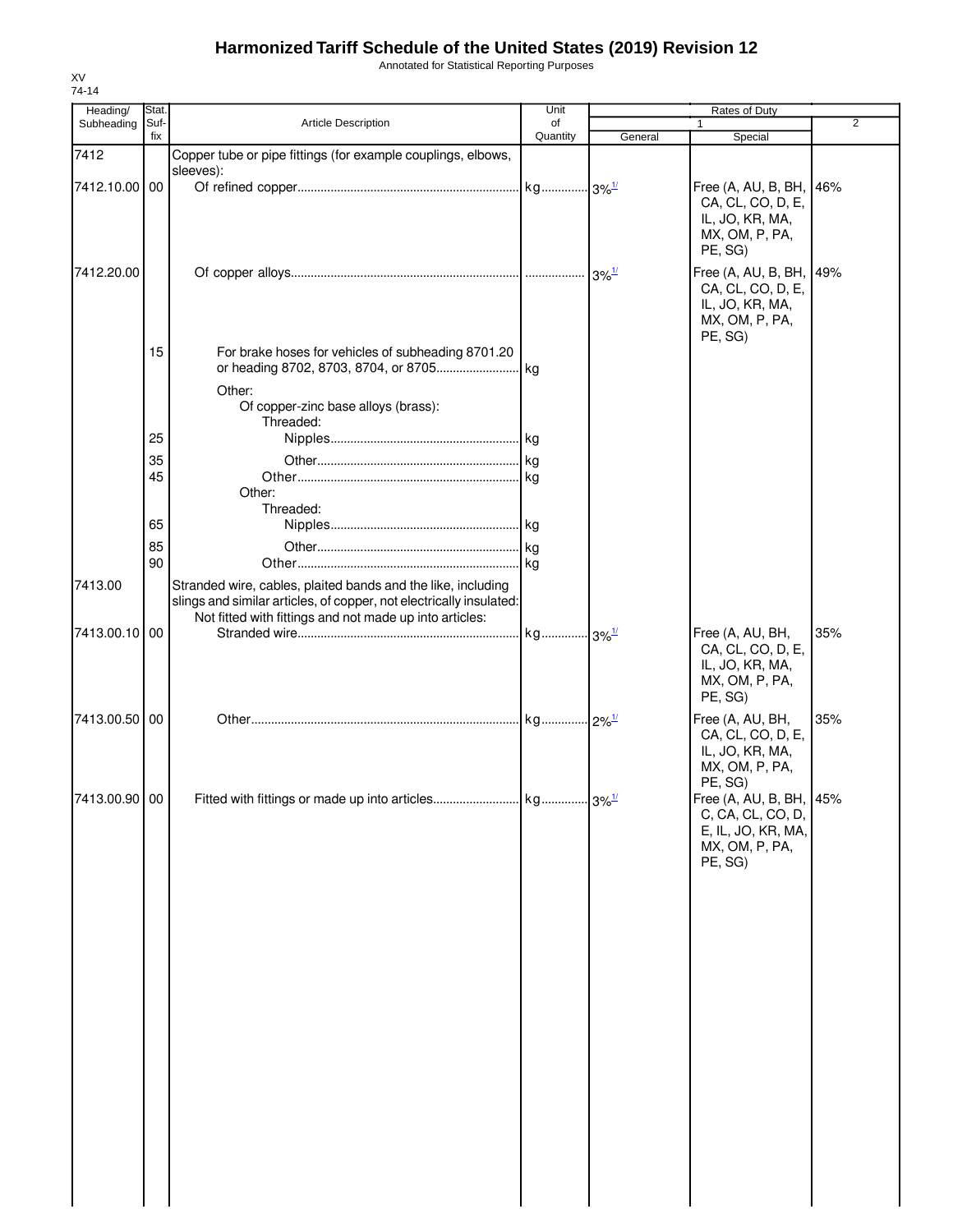Annotated for Statistical Reporting Purposes

| Heading/              | Stat.       |                                                                                                                                                                                                                                                                                                  | Unit           |                      | Rates of Duty                                                                                |     |
|-----------------------|-------------|--------------------------------------------------------------------------------------------------------------------------------------------------------------------------------------------------------------------------------------------------------------------------------------------------|----------------|----------------------|----------------------------------------------------------------------------------------------|-----|
| Subheading            | Suf-<br>fix | <b>Article Description</b>                                                                                                                                                                                                                                                                       | of<br>Quantity | General              | $\mathbf{1}$<br>Special                                                                      | 2   |
| 7415                  |             | Nails, tacks, drawing pins, staples (other than those of heading<br>8305) and similar articles, of copper or of iron or steel with<br>heads of copper; screws, bolts, nuts, screw hooks, rivets,<br>cotters, cotter pins, washers (including spring washers) and<br>similar articles, of copper: |                |                      |                                                                                              |     |
| 7415.10.00 00         |             | Nails and tacks, drawing pins, staples and similar                                                                                                                                                                                                                                               |                |                      | Free (A, AU, BH,<br>CA, CL, CO, D, E,<br>IL, JO, KR, MA,<br>MX, OM, P, PA,<br>PE, SG)        | 45% |
| 7415.21.00 00         |             | Other articles, not threaded:                                                                                                                                                                                                                                                                    |                |                      | Free (A, AU, B, BH,<br>CA, CL, CO, D, E,<br>IL, JO, KR, MA,<br>MX, OM, P, PA,<br>PE, SG)     | 45% |
| 7415.29.00 00         |             | Other threaded articles:                                                                                                                                                                                                                                                                         |                |                      | Free $(A, AU, B, BH,$<br>CA, CL, CO, D, E,<br>IL, JO, KR, MA,<br>MX, OM, P, PA,<br>PE, SG)   | 45% |
| 7415.33<br>7415.33.05 | 00          | Screws, bolts and nuts:                                                                                                                                                                                                                                                                          |                |                      | Free (A, AU, B, BH, 45%<br>CA, CL, CO, D, E,<br>IL, JO, KR, MA,<br>MX, OM, P, PA,<br>PE, SG) |     |
| 7415.33.10 00         |             |                                                                                                                                                                                                                                                                                                  |                |                      | Free (A, AU, B, BH,<br>CA, CL, CO, D, E,<br>IL, JO, KR, MA,<br>MX, OM, P, PA,<br>PE, SG)     | 7%  |
| 7415.33.80            |             |                                                                                                                                                                                                                                                                                                  |                |                      | Free (A, AU, B, BH, 45%<br>CA, CL, CO, D, E,<br>IL, JO, KR, MA,<br>MX, OM, P, PA,<br>PE, SG) |     |
|                       | 10<br>50    | Having shanks, threads or holes 6 mm or more<br>Having shanks, threads or holes less than                                                                                                                                                                                                        | kg             |                      |                                                                                              |     |
| 7415.39.00            | 00          |                                                                                                                                                                                                                                                                                                  | kg             | $-3\%$ <sup>1/</sup> | Free (A, AU, B, BH, 45%<br>CA, CL, CO, D, E,<br>IL, JO, KR, MA,<br>MX, OM, P, PA,<br>PE, SG) |     |
|                       |             |                                                                                                                                                                                                                                                                                                  |                |                      |                                                                                              |     |
|                       |             |                                                                                                                                                                                                                                                                                                  |                |                      |                                                                                              |     |
|                       |             |                                                                                                                                                                                                                                                                                                  |                |                      |                                                                                              |     |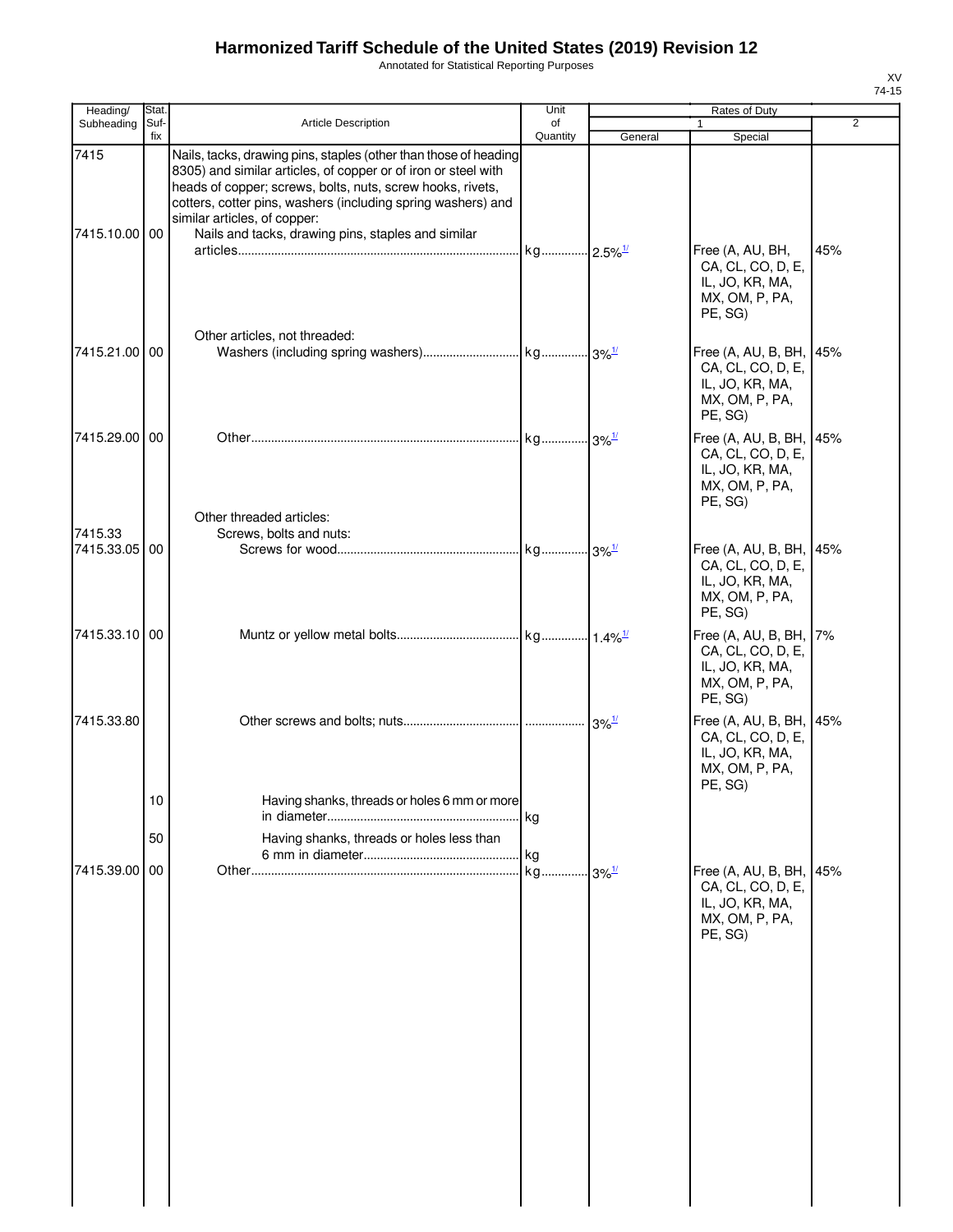Annotated for Statistical Reporting Purposes

| Heading/              | <b>Stat</b> |                                                                                                                                                                                                                                                                             | Unit           |         |                                                                                       |                |
|-----------------------|-------------|-----------------------------------------------------------------------------------------------------------------------------------------------------------------------------------------------------------------------------------------------------------------------------|----------------|---------|---------------------------------------------------------------------------------------|----------------|
| Subheading            | Suf-<br>fix | Article Description                                                                                                                                                                                                                                                         | of<br>Quantity | General | Special                                                                               | $\overline{2}$ |
| 7418<br>7418.10.00    |             | Table, kitchen or other household articles and parts thereof,<br>of copper; pot scourers and scouring or polishing pads, gloves<br>and the like, of copper; sanitary ware and parts thereof, of<br>copper:<br>Table, kitchen or other household articles and parts thereof; |                |         |                                                                                       |                |
|                       |             | pot scourers and scouring or polishing pads, gloves and<br>Pot scourers and scouring or polishing pads, gloves                                                                                                                                                              |                | 3%      | Free (A, AU, BH,<br>CA, CL, CO, D, E,<br>IL, JO, KR, MA,<br>MX, OM, P, PA,<br>PE, SG) | 40%            |
|                       |             | and the like:                                                                                                                                                                                                                                                               |                |         |                                                                                       |                |
|                       | 02          |                                                                                                                                                                                                                                                                             |                |         |                                                                                       |                |
|                       | 04          | Other:                                                                                                                                                                                                                                                                      |                |         |                                                                                       |                |
|                       | 19          | Other:                                                                                                                                                                                                                                                                      |                |         |                                                                                       |                |
|                       | 21          | Of copper-zinc base alloys (brass):<br>Cooking or heating apparatus of a kind<br>used for domestic purposes, non-electric                                                                                                                                                   |                |         |                                                                                       |                |
|                       | 23          |                                                                                                                                                                                                                                                                             |                |         |                                                                                       |                |
|                       | 25          | Other:                                                                                                                                                                                                                                                                      |                |         |                                                                                       |                |
|                       | 51          | Cooking or heating apparatus of a kind<br>used for domestic purposes, non-electric                                                                                                                                                                                          |                |         |                                                                                       |                |
|                       | 53          |                                                                                                                                                                                                                                                                             | kg             |         |                                                                                       |                |
|                       | 55          |                                                                                                                                                                                                                                                                             |                |         |                                                                                       |                |
| 7418.20<br>7418.20.10 | 00          | Sanitary ware and parts thereof:                                                                                                                                                                                                                                            |                |         | Free (A, AU, BH,<br>CA, CL, CO, D, E,<br>IL, JO, KR, MA,<br>MX, OM, P, PA,<br>PE, SG) | 40%            |
| 7418.20.50 00         |             |                                                                                                                                                                                                                                                                             |                |         | Free (A, AU, BH,<br>CA, CL, CO, D, E,<br>IL, JO, KR, MA,<br>MX, OM, P, PA,<br>PE, SG) | 40%            |
|                       |             |                                                                                                                                                                                                                                                                             |                |         |                                                                                       |                |
|                       |             |                                                                                                                                                                                                                                                                             |                |         |                                                                                       |                |
|                       |             |                                                                                                                                                                                                                                                                             |                |         |                                                                                       |                |
|                       |             |                                                                                                                                                                                                                                                                             |                |         |                                                                                       |                |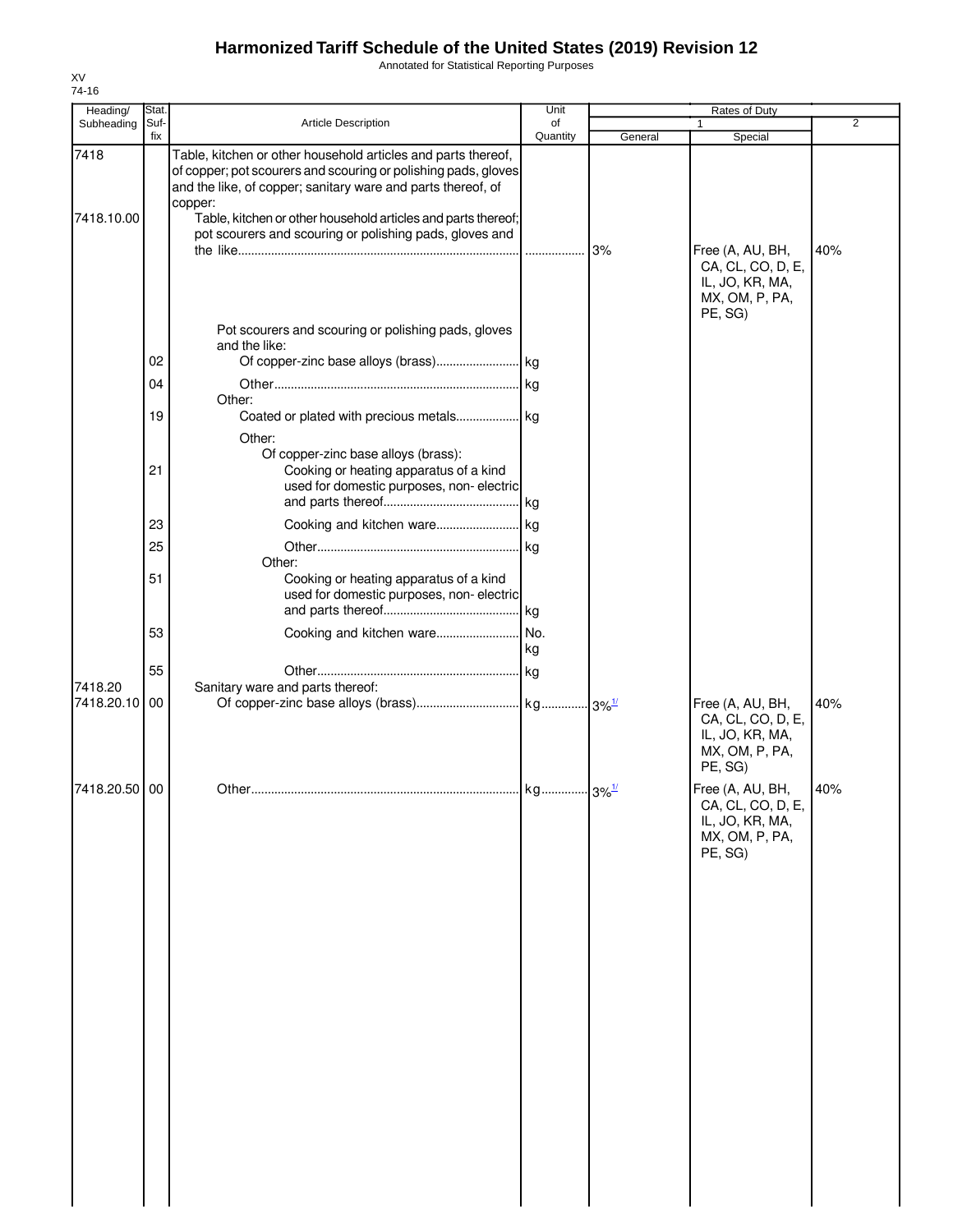Annotated for Statistical Reporting Purposes

| Heading/              | Stat        |                                                                                                                                              | Unit                 |                     | Rates of Duty                                                                                |                |
|-----------------------|-------------|----------------------------------------------------------------------------------------------------------------------------------------------|----------------------|---------------------|----------------------------------------------------------------------------------------------|----------------|
| Subheading            | Suf-<br>fix | <b>Article Description</b>                                                                                                                   | of<br>Quantity       | General             | $\mathbf{1}$<br>Special                                                                      | $\overline{2}$ |
| 7419<br>7419.10.00 00 |             | Other articles of copper:                                                                                                                    |                      |                     | Free (A, AU, B, BH, 45%<br>CA, CL, CO, D, E,<br>IL, JO, KR, MA,<br>MX, OM, P, PA,<br>PE, SG) |                |
| 7419.91.00            | 10          | Other:<br>Cast, molded, stamped or forged, but not further<br>Brass plumbing goods, not elsewhere specified or                               |                      |                     |                                                                                              | 46%            |
|                       | 50          |                                                                                                                                              |                      |                     |                                                                                              |                |
| 7419.99               |             | Other:<br>Cloth (including endless bands), grill and netting,<br>of copper wire; expanded metal of copper:<br>Cloth:                         |                      |                     |                                                                                              |                |
| 7419.99.03 00         |             | Fourdrinier wires, seamed or not seamed,<br>suitable for use in papermaking machines,<br>with 94 or more wires to the lineal                 | $m2$                 | Free <sup>1/</sup>  |                                                                                              | 75%            |
|                       |             |                                                                                                                                              | kg                   |                     |                                                                                              |                |
| 7419.99.06            |             |                                                                                                                                              |                      |                     | Free (A, AU, BH,<br>CA, CL, CO, D, E,<br>IL, JO, KR, MA,<br>MX, OM, P, PA,<br>PE, SG)        | 43%            |
|                       | 60          | Fourdrinier wires, seamed or not<br>seamed, suitable for use in paper-<br>making machines, with fewer than 94<br>or more wires to the lineal | m <sup>2</sup><br>kg |                     |                                                                                              |                |
|                       | 80          |                                                                                                                                              | m <sup>2</sup><br>kg |                     |                                                                                              |                |
| 7419.99.09 00         |             |                                                                                                                                              | kg.                  | $3\%$ <sup>1/</sup> | Free (A, AU, B, BH, 43%<br>CA, CL, CO, D, E,<br>IL, JO, KR, MA,<br>MX, OM, P, PA,<br>PE, SG) |                |
| 7419.99.15 00         |             | Containers of a kind normally carried on the                                                                                                 |                      |                     | Free (AU, BH, CA,<br>CL, CO, D, E, IL,<br>JO, KR, MA, MX,<br>OM, P, PA, PE,<br>SG)           | 110%           |
| 7419.99.16 00         |             |                                                                                                                                              |                      |                     | Free (A, AU, B, BH,<br>CA, CL, CO, D, E,<br>IL, JO, KR, MA,<br>MX, OM, P, PA,<br>PE, SG)     | 45%            |
| 7419.99.30 00         |             | Other:<br>Coated or plated with precious metal kg 3% <sup>1/</sup>                                                                           |                      |                     | Free (A, AU, BH,<br>CA, CL, CO, D, E,<br>IL, JO, KR, MA,<br>MX, OM, P, PA,<br>PE, SG)        | 65%            |
| 7419.99.50            | 10          | Brass plumbing goods not elsewhere                                                                                                           |                      | Free <sup>1/</sup>  |                                                                                              | 46%            |
|                       | 50          |                                                                                                                                              |                      |                     |                                                                                              |                |
|                       |             |                                                                                                                                              |                      |                     |                                                                                              |                |